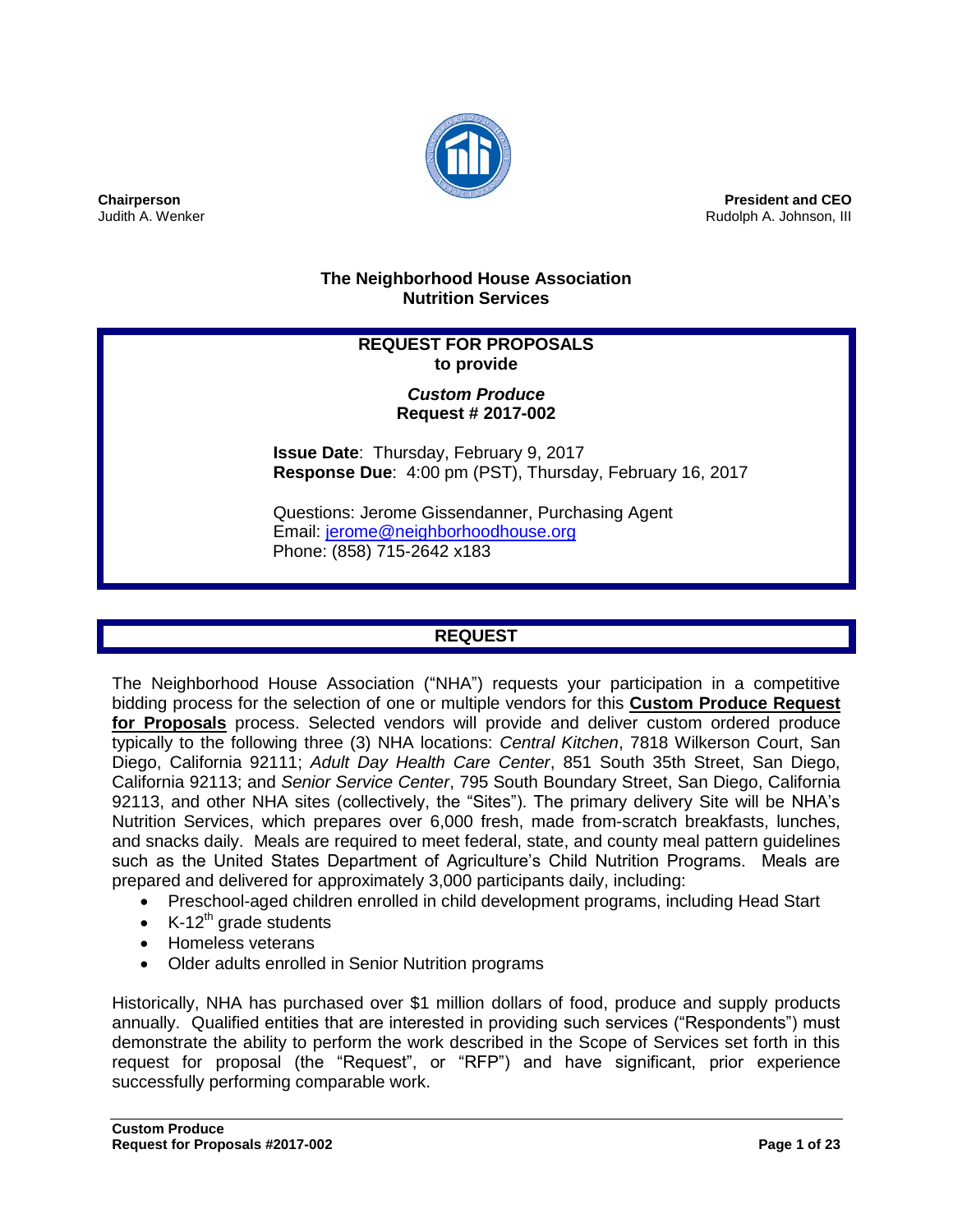*This Request is not an offer or commitment to purchase any goods or services or to award or enter into a contract.*

## **1.0 ABOUT NEIGHBORHOOD HOUSE ASSOCIATION**

Neighborhood House Association (NHA) is a California nonprofit, public benefit corporation and recognized as a 501(c)(3) tax-exempt organization with its administrative office located at 5660 Copley Drive, San Diego, CA 92111. Currently celebrating 100 years of community service, NHA operates San Diego's largest multi-purpose human service agency that facilitates leadership in communities and assists more than 24,000 families annually. NHA operates over 120 locations throughout San Diego County, delivering services that are designed to improve the quality of life through programs related to child development, feeding seniors and assisting them to live on their own, mental health services, housing and rental assistance, and related social services. Established in 1914 as a settlement house to serve the growing immigrant population and incorporated in 1923, NHA programs currently include:

| <b>Adult Day Health Care</b> | <b>Homework Center</b>       |  |
|------------------------------|------------------------------|--|
| <b>Black Infant Health</b>   | <b>HUD Housing</b>           |  |
| Friendship Clubhouse         | Innovisions                  |  |
| <b>Geriatric Specialty</b>   | <b>Nutrition Services</b>    |  |
| <b>Head Start</b>            | <b>Project Enable</b>        |  |
| <b>Early Head Start</b>      | Project In-Reach             |  |
| <b>HIV/AIDS Services</b>     | <b>Senior Service Center</b> |  |

NHA has adopted a corporate policy reaffirming its commitment to equal opportunity contracting. Small, local, disadvantaged, women-owned, and ethnic minority-owned businesses are encouraged to submit responses to this Request.

For further information, please refer to the NHA website: [www.neighborhoodhouse.org.](http://www.neighborhoodhouse.org/)

## **2.0 NHA NUTRITION SERVICES SUMMARY AND PROJECT OBJECTIVE**

NHA's Nutrition Services currently produces and delivers over 6,000 breakfasts, lunches, and snacks made fresh and from-scratch using whole ingredients and fresh produce. Meals are delivered daily to more than 50 locations throughout San Diego County. In addition to producing meals for NHA's Head Start children, Nutrition Services also vends meals to preschools, schools, senior nutrition centers, summer food service sites, and also caters meals for small and large business meetings and conferences. Nutrition Services leads the way locally and nationally in cooking healthy meals made from scratch in a large, institutionalcooking type of operation. NHA's registered dietitian develops recipes and menus that use whole, fresh, local, natural, and organic ingredients. The menu and unique food service operation have been highlighted by the California Department of Education as best practices. In May 2012, NHA was presented the inaugural *Let's Move! Child Care* award by former First Lady Michelle Obama, for which the menu was the focal point. Annual survey data over the last several years indicates that an average of 95% of parents and children say they enjoy the meals they are served by NHA.

Sourcing fresh produce that is custom ordered is important for various reasons including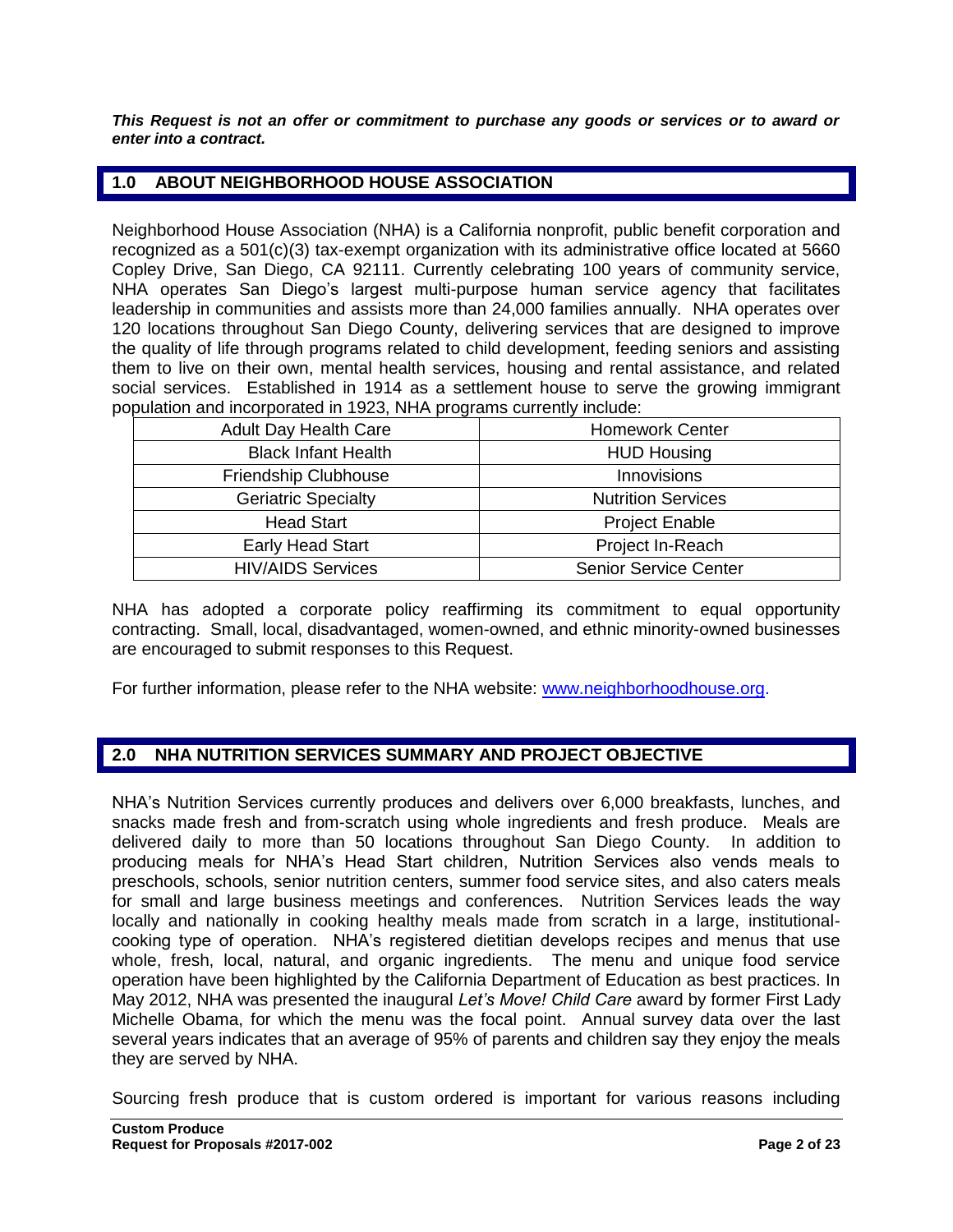high quality nutrition, as well as to further drive home the message about healthy eating, seasonal food, and how food grows. In an effort to source more custom ordered and fresh produce, NHA's Nutrition Services and Head Start participate in Farm to Preschool. Farm to Preschool's goal is to influence the eating habits of young children while their preferences are forming; creating healthy lifestyles through good nutrition and experiential opportunities such as gardening; and ultimately influencing policies to address the childhood obesity epidemic.

High quality food and nutrition are paramount at NHA. Many of NHA's Head Start sites have school gardens where they grow produce to use in cooking experiments. Cooking classes are provided to parents that mimic the menu served in the classroom. NHA's goal with RFP #2017- 002 is to identify a vendor that is best suited to help further NHA's efforts in combatting childhood obesity by way of making healthy meals made from scratch using custom ordered produce.

## **3.0 SCOPE OF SERVICES FOR THIS REQUEST**

NHA desires to engage the services of a produce company located within (or easy access to) the San Diego County area, to supply and deliver fresh, **custom processed produce**. Customized produce specifications may include cut, chopped, sliced, diced, peeled, skinned and whole portions. Size restrictions such as  $\frac{1}{2}$ " and  $\frac{1}{4}$ " chunks are required to accommodate toddlers and/or older adults who do not have developed mastication capabilities and to eliminate the possibility of choking hazards. Cut produce must be fresh and not soaked in syrup. Amounts ordered will typically be in large orders to accommodate over 1,000 servings, but may, at very infrequent times, be in smaller quantities such as less than 10 pounds.

NHA needs flexibility with ordering timelines. Orders should be accepted with as little as one day notice. Accommodating emergency orders to be delivered on the same day is also highly desired.

Services to be performed will include the delivery of custom produce ordered by NHA, including those products listed in Exhibit A attached hereto and incorporated herein by this reference. Please note that the produce listed in Exhibit A is intended to represent only those items frequently used at NHA sites and actual orders made by NHA may include additional variety.

Respondent should anticipate and be equipped to accept, process, and perform orders made over the phone, internet, or email by NHA. Additionally, respondent should be equipped to perform NHA deliveries, within the specified timeframe, on a daily, twice-weekly and/or weekly delivery schedule, to the extent required by NHA to maintain optimum stock levels. Delivery times must be prior to 1:30PM and be negotiated on a case by case basis. Food demand will likely fluctuate from week to week and month to month.

**Services must be performed in accordance with the specifications, terms and conditions of a fully executed written contract. Such terms include, but are not limited to, applicable federal and California Department of Food and Agriculture standards regulating food quality and wholesomeness**. A specimen of NHA's standard contract terms and conditions is attached to this Request, in the document entitled "Custom Produce Agreement", attached hereto as **Exhibit B** ("NHA Specimen Contract") and incorporated herein by this reference.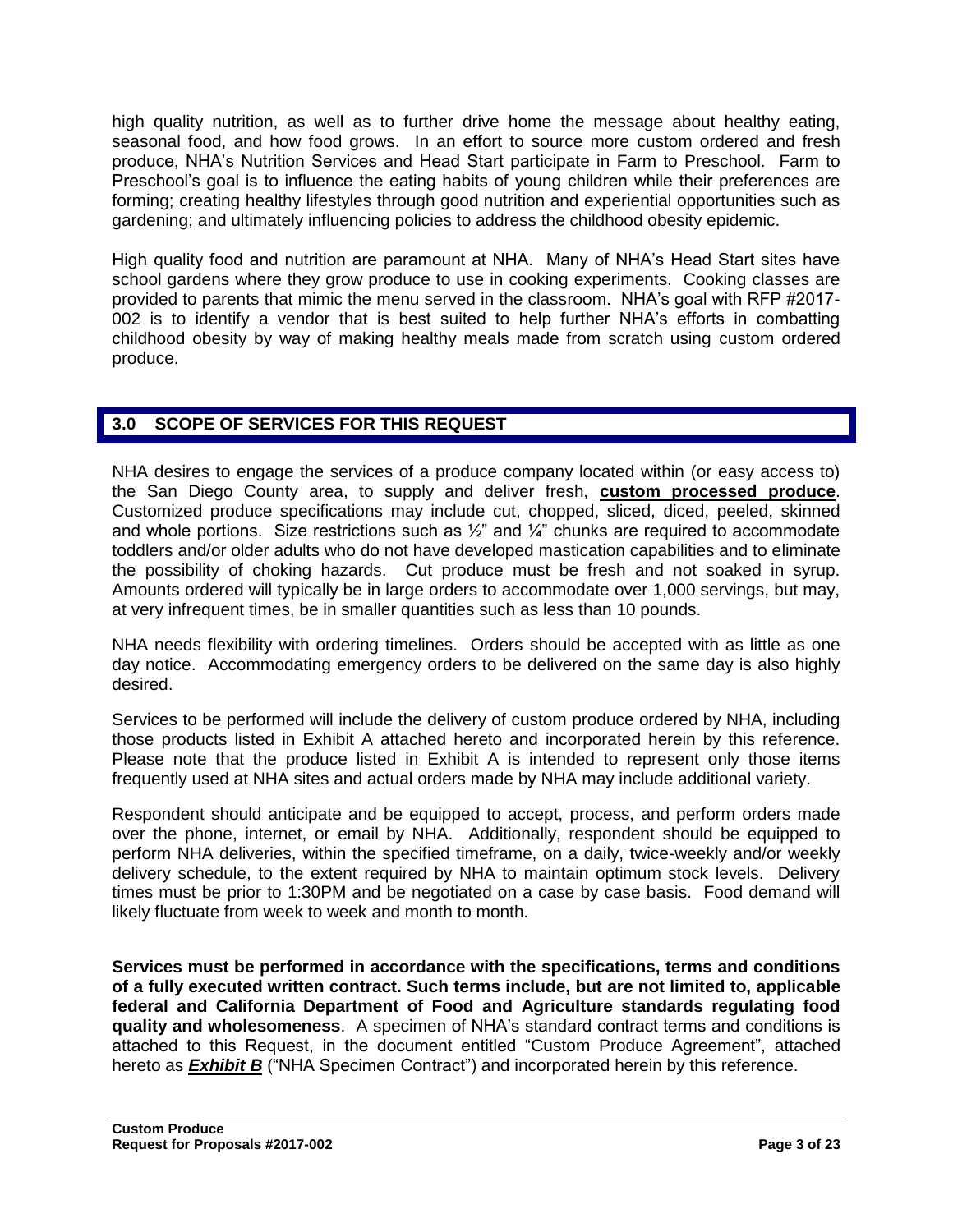The expected contract term is expected to be a total of five (5) years that is expected to be an initial one-year contract term with 4 additional option year awards in one year increments.

## **4.0 RESPONSE REQUIREMENTS AND CONTENT**

Prior to submitting a response, the Respondent must carefully review this Request and any addenda subsequently issued. The Respondent is responsible for seeking any clarification or information needed to respond. The Respondent is solely responsible for any deficiencies in the response submitted.

The Respondent must review the terms and conditions set forth in the NHA Sample Custom Produce Contract and, in the Request Response Submittal Form, attached hereto as Exhibit "C", specifically identify any provisions the Respondent finds unacceptable or desires to negotiate. The Respondent is solely responsible for all costs, direct and/or indirect, that it incurs by responding to this Request. NHA will incur no obligation or liability in connection with the submittal of a response.

A responsive submittal must include the following:

- 1. A completed **Exhibit A -** Product Price List(s).The total price listed on Exhibit A must be provided on the same option submittal form under Exhibit C.
- 2. A completed and signed **Exhibit C** NHA Request Response Submittal Form;
- 3. A completed **Exhibit D** Vendor References Form listing of at least three (3) relevant client references that NHA may contact.
- 4. A signed **Exhibit E** Certifications page;
- 5. A brief description of the firm or business entity, including business history, number of employees, organization structure, ownership structure and expertise, and résumés for principals or employees who would perform the Services in this Request; *or* in the case of an individual Respondent, a detailed personal résumé or curriculum vitae;
- 6. A detailed listing and description of experience, specialized training, and other information that demonstrates the Respondent's expertise and capacity to provide the Services specified in this Request;
- 7. A detailed description of the notification, hold and recall procedures Respondent would perform, in the event of a food product and/or supply recall;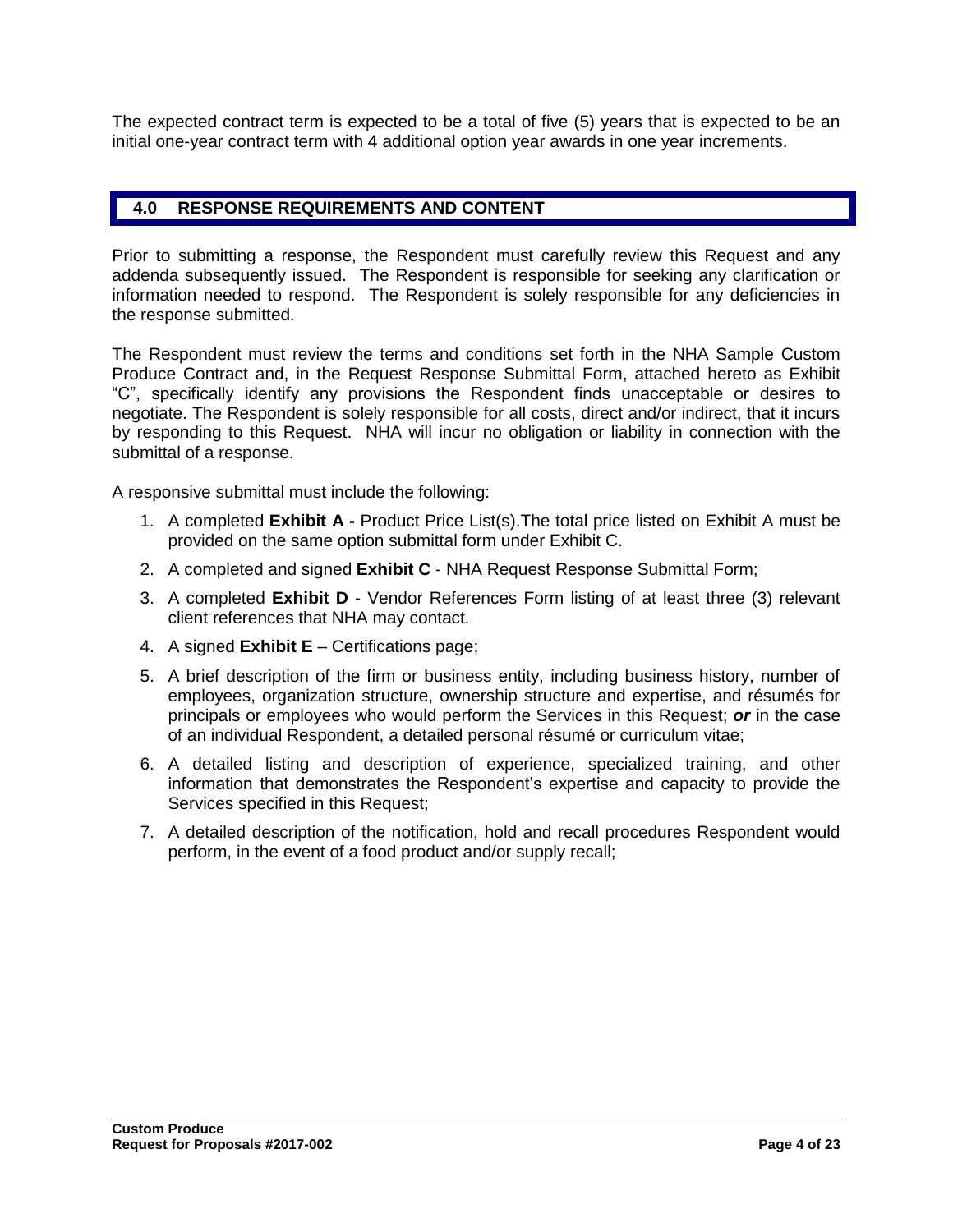- 8. Online ordering instructions, demonstrating the procedures NHA would need to follow to place online orders to Respondent. Please include anticipated processing times and other pertinent information related to orders placed via the Internet;
- 9. Respondent's financial rating and any documentation which indicates the most current financial stability of Respondent's business operations and credit worthiness, including but not limited to, Dun & Bradstreet (D-U-N-S) rating(s), recent year-end financial statements, etc.;
- 10. A statement by Respondent disclosing potential and/or pending *material* litigation;
- 11. Any other relevant information that Respondent believes would assist NHA in evaluating the submittal, including a statement by Respondent which clearly identifies any business relationship that Respondent believes may give rise to a conflict of interest, if selected to provide the Services in this Request; and

## **5.0 PRODUCT PRICE LISTS**

The Product Price Lists, attached hereto as **Exhibit A** are a compilation of the custom food, produce products ordered most frequently by NHA. Multiple bids may be selected. Product Price Lists contain the listing of products. *Respondents are not to alter any items preprinted on these price list sheets. For accurate cost comparisons, price must be provided for the pack quantity and pack size indicated on the sheets.*

The total cost for Exhibit A must be included in **Exhibit C -** *Request Response Submittal Form.*

## **6.0 RESPONSE SUBMITTAL PROCEDURES**

Prior to submitting a response, Respondent must carefully review this Request and any addenda subsequently issued. Respondent is responsible for seeking any clarification or information needed to respond. Respondent is solely responsible for any deficiencies in the response submitted.

#### **Addenda**

Any material changes to this Request resulting from either a Clarification, submitted by a prospective Respondent, or a business decision of NHA, will be posted on NHA's website. All changes in such addenda shall supersede or supplement this Request. Respondents are solely responsible for determining whether any addenda have been issued prior to submittal of a response.

#### **Quotations**

All prices and quotations must be in ink or typewritten. No pencil figures or erasures permitted. Mistakes may be crossed out and corrections inserted adjacent thereto and must be initialed in ink by person signing quotation. No oral or telephone quotations or modifications will be accepted.

#### **Bid Submittal Package**

Submit a complete proposal package to NHA no later than **Thursday, February 16, 2017 at**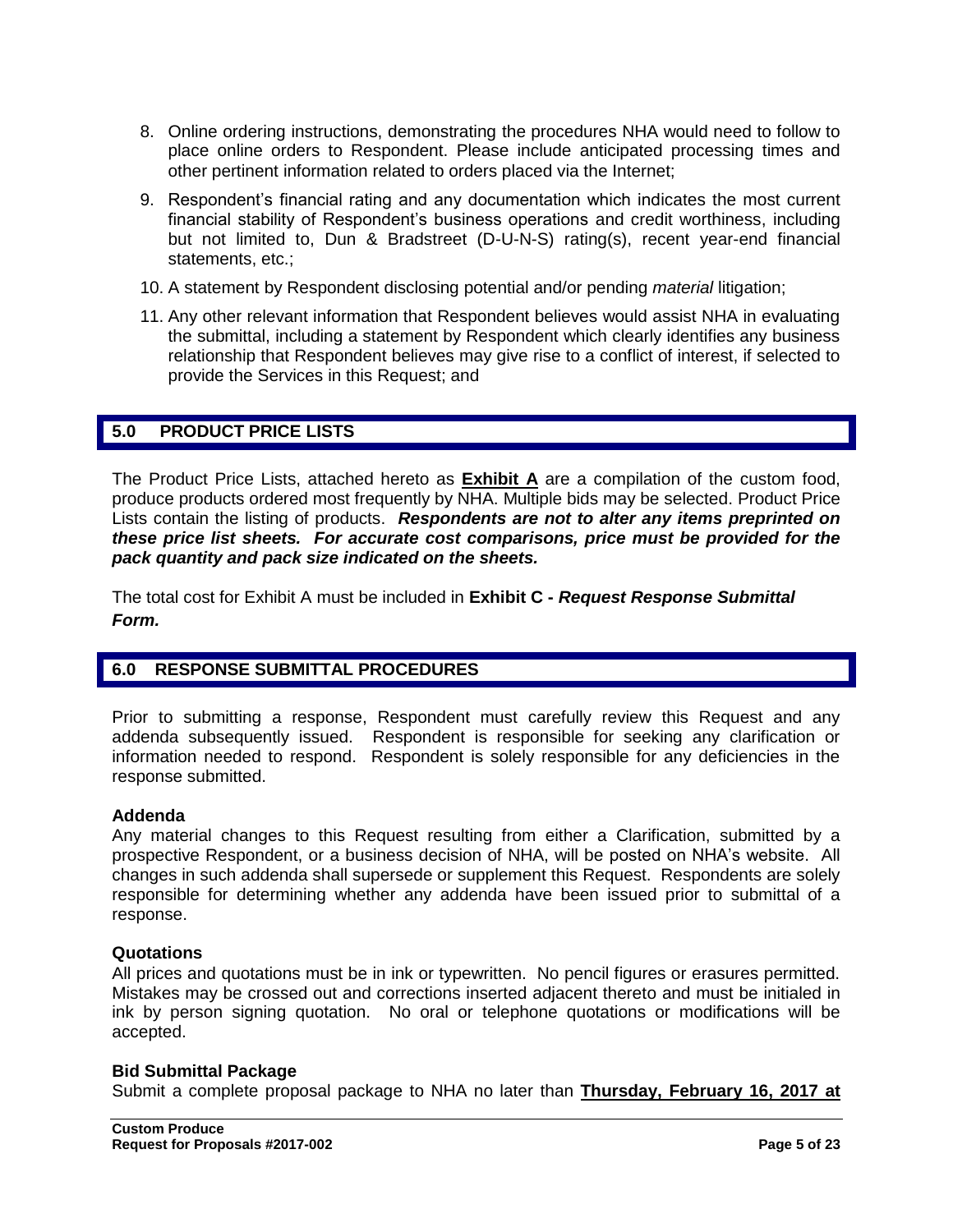**4:00 PM** in the following manner:

- 1. One original hard copy bid clearly marked, "Original."
- 2. Two hard copies clearly marked, "Copy."

Respondent must submit the Bid Submittal Package in typed or printed document form, on 8½" x 11", white paper, in a sealed envelope(s). All documents listed above must be identical. Hard copy submissions may be hand-delivered or mailed and must be received by NHA by the deadline listed in the Timeline above.

Electronic copy submission in PDF must be emailed to:

Jerome Gissendanner, Purchasing Agent [Jerome@neighborhoodhouse.org](mailto:Jerome@neighborhoodhouse.org) Use this for the subject line: RFP #2017-002 Submission

Hard copy submissions must be sealed in an envelope addressed to:

Neighborhood House Association Attn: Jerome Gissendanner, Purchasing Agent Procurement Division – RFP #2017-002 5660 Copley Drive, San Diego, CA 92111

Only complete bid proposals will be considered. Bids with missing information will be considered incomplete and may not be considered in the competitive bid analysis.

## **RFP Submissions Deadline and Closure**

RFP #2017-002 will close on **Thursday, February 16, 2014 at 4:00 PM**. Late submissions will not be accepted under this solicitation. **ALL proposals** must be received and date/time stamped at NHA no later than the stated deadline.

#### **Award Notification to Bidders**

Respondents will be notified in writing of the solicitation outcome after the evaluation committee has recommended and the Board of Directors has approved the Awardee.

#### **Withdrawal of Submittal**

A Respondent may withdraw its proposal by written request at any time prior to the submittal deadline. NHA will shred, not return, the submittal package.

## **7.0 CONFIDENTIALITY**

Respondent may have or may be provided access to NHA's proprietary items or confidential information, including but not limited to, all the information acquired by Respondent for the purpose of developing a response to this Request ("Confidential Information"). Respondent understands and agrees to maintain the confidentiality of NHA's Confidential Information in accordance with this RFP and any separate nondisclosure agreement(s) which expressly references the disclosure(s) between Respondent and NHA. At a minimum, Respondent agrees that it shall not make NHA's Confidential Information available to any third party without the written consent of NHA and that title and ownership of the Confidential Information provided by NHA to Respondent shall remain the exclusive property of NHA.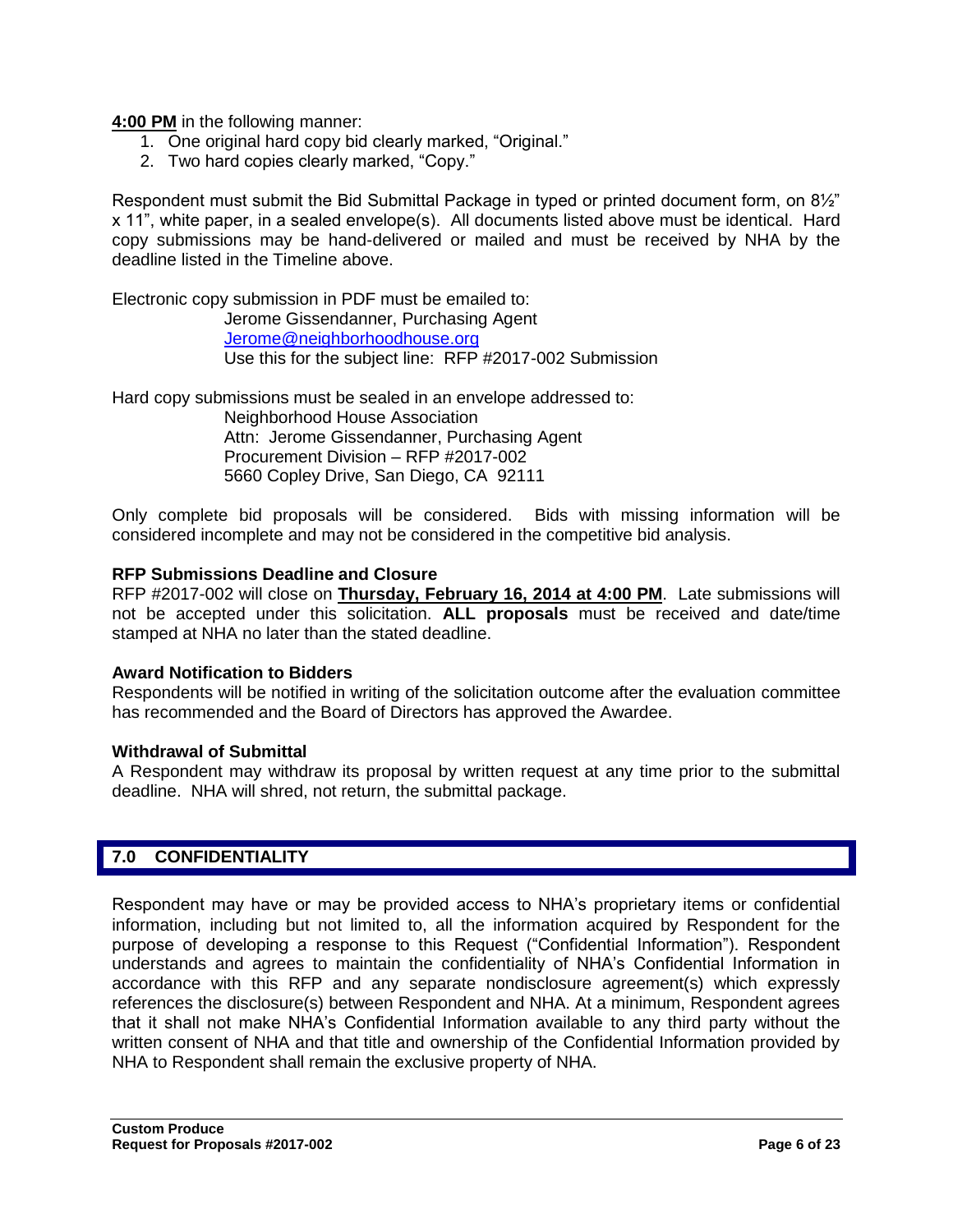Respondent agrees to immediately notify, in writing, NHA's authorized representative in the event Respondent determines or has reason to suspect a breach of this requirement.

**Proprietary Information.** Certain documents in NHA's possession are subject to inspection and copying pursuant to Federal Head Start, the United States Department of Agriculture (USDA) and California Department of Education (CDE) regulations; however, the foregoing regulations do not require disclosure of proprietary information that constitutes a trade secret under California law. NHA will attempt to protect legitimate proprietary information included in any submittal, but shall not be liable for the disclosure of any proprietary information.

Proprietary information included with a response submittal must be separately bound and clearly labeled with the words "Confidential Proprietary Information." Appropriate reference to this separately bound information must be made in the body of the submittal. *Marking the entire submittal as proprietary will result in it being rejected and returned to the Respondent participant unread.*

## **8.0 SELECTION PROCESS**

This Request is seeking to identify the Respondents most qualified to provide the Services. NHA, in its sole discretion, will determine which Respondents are most qualified to provide the Services, based on the information in the response submittals. These Respondents may be asked to interview with NHA representatives and respond to questions regarding the submittal response. NHA, in its sole discretion, will make its final selection of the Respondent(s) whose experience, expertise, reputation, capabilities and past performance is determined to be best suited for the performance of the Services. NHA's decision is final and is not subject to any form of administrative review, appeal or protest.

## **9.0 CONTRACTING PROCESS**

Neither this Request nor the selection of a Respondent(s) will create a binding commitment on NHA. Upon completion of the selection process, NHA will award a contract(s) to the party(ies) whom it elects to provide the Services in this Request. A binding commitment will only occur (i) when a contract between NHA and the successful Respondent has been fully executed; and (ii) when the successful Respondent(s) furnishes sufficient evidence that it has satisfied each of the insurance requirements referenced in the final contract.

## **Disclaimer**

NHA anticipates multiple contractors will be selected as a result of this Request; however, NHA reserves the right, in its sole discretion, to award to a sole contractor to perform apportionments of the Services. NHA further reserves the right, in its sole discretion, to reject any or all response submittals, waive any informalities in this process or the submittal requirements; and/or cancel, in whole or in part, this Request.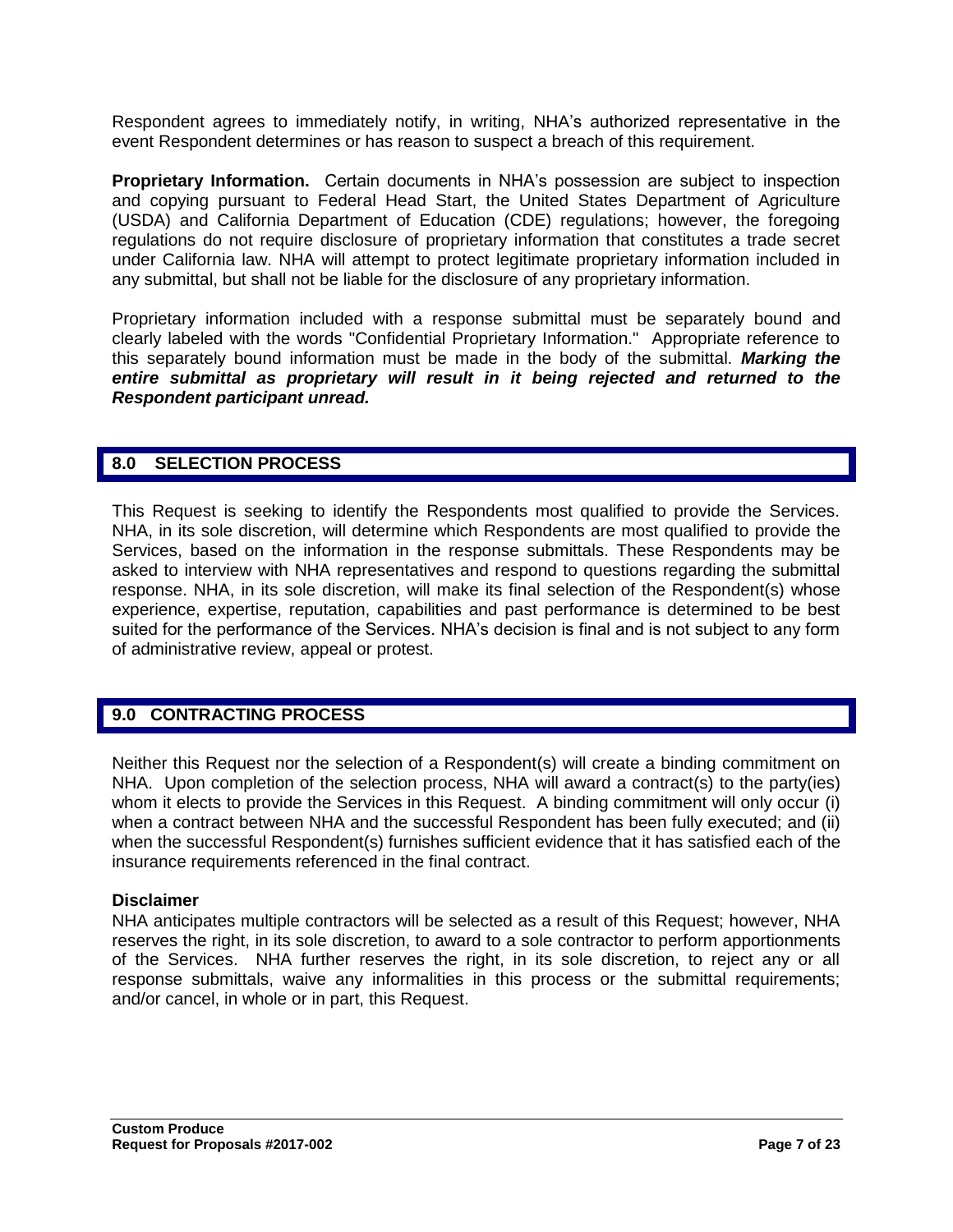## **10.0 FEDERAL NONDISCRIMINATION STATEMENT**

In accordance with Federal civil rights law and U.S. Department of Agriculture (USDA) civil rights regulations and policies, the USDA, its Agencies, offices, and employees, and institutions participating in or administering USDA programs are prohibited from discriminating based on race, color, national origin, sex, disability, age, or reprisal or retaliation for prior civil rights activity in any program or activity conducted or funded by USDA.

Persons with disabilities who require alternative means of communication for program information (e.g. Braille, large print, audiotape, American Sign Language, etc.), should contact the Agency (State or local) where they applied for benefits. Individuals who are deaf, hard of hearing or have speech disabilities may contact USDA through the Federal Relay Service at 800-877-8339. Additionally, program information may be made available in languages other than English.

To file a program complaint of discrimination, complete the USDA Program Discrimination Complaint Form, (AD-3027) found online at the **[Filing a Program Discrimination Complaint](http://www.ascr.usda.gov/complaint_filing_cust.html)  [as a USDA Customer page](http://www.ascr.usda.gov/complaint_filing_cust.html)**, and at any USDA office, or write a letter addressed to USDA and provide in the letter all of the information requested in the form. To request a copy of the complaint form, call 866-632-9992. Submit your completed form or letter to USDA by:

(1) mail: U.S. Department of Agriculture Office of the Assistant Secretary for Civil Rights 1400 Independence Avenue, SW Washington, D.C. 20250-9410;

(2) fax: 202-690-7442; or

(3) email: **[program.intake@usda.gov](mailto:program.intake@usda.gov)**.

This institution is an equal opportunity provider.

The following Exhibits are attached hereto and incorporated herein:

- **Exhibit A -** Custom Produce Price List
- **Exhibit B -** Sample Specimen Contract
- **Exhibit C -** Response Request Submittal Form
- **Exhibit D Vendor Reference Form**
- **Exhibit E -** Certifications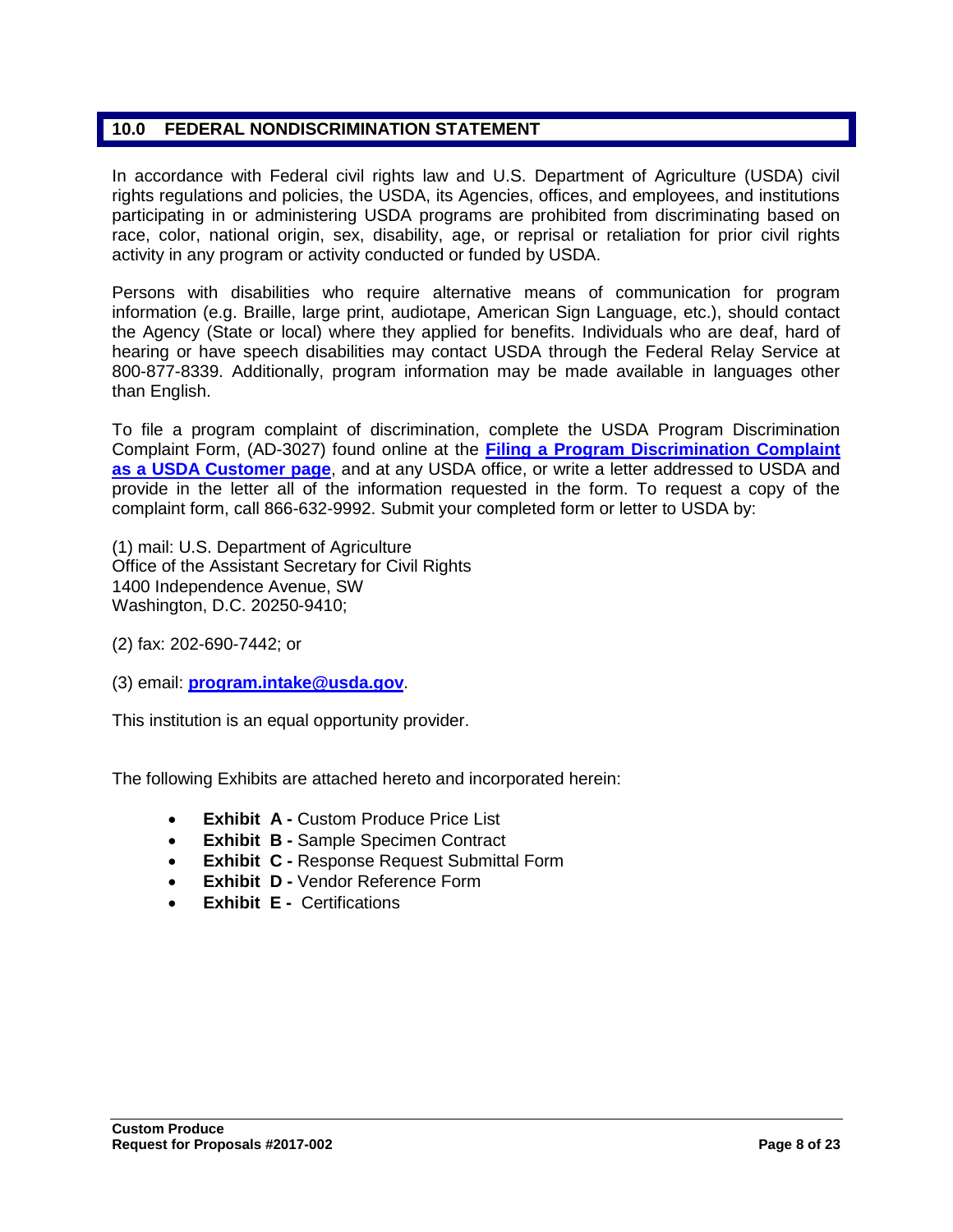# **EXHIBIT "A" "Product Price List and Delivery Site"**

Site: NHA Central Kitchen, 7818 Wilkerson Court, San Diego, CA 92111

| <b>Item</b>                            | Write in Price per Pound |  |
|----------------------------------------|--------------------------|--|
| Asparagus Bunch                        |                          |  |
| Beet Red Diced 1/2"                    |                          |  |
| <b>Blueberries</b>                     |                          |  |
| <b>Broccoli Mini Florets</b>           |                          |  |
| Butternut Squash Diced 1/4"            |                          |  |
| Butternut Squash Diced 1/2"            |                          |  |
| Cantaloupe Chunks 1/2"                 |                          |  |
| Cantaloupe Peeled In Half              |                          |  |
| Carrot Sticks 4" Long                  |                          |  |
| <b>Cauliflower Mini Florets</b>        |                          |  |
| Cremini Mushrooms                      |                          |  |
| <b>Cucumber Circles ¼" Thick</b>       |                          |  |
| Cucumber Diced 14"                     |                          |  |
| <b>Eggplant Whole</b>                  |                          |  |
| Granny Smith Apples Peeled, Diced 1/4" |                          |  |
| <b>Green Grapes</b>                    |                          |  |
| Honeydew Chunks 1/2"                   |                          |  |
| Pico de Gallo                          |                          |  |
| Pineapple Peeled Half Cut              |                          |  |
| Red Bell Pepper Half Cut With Seeds    |                          |  |
| <b>Red Grapes</b>                      |                          |  |
| <b>Shallots</b>                        |                          |  |
| <b>Sliced Radishes</b>                 |                          |  |
| <b>Tangerines Whole</b>                |                          |  |
| Tomato Diced 1/4"                      |                          |  |
| Watermelon Chunks 1/2"                 |                          |  |
| <b>Whole Kiwi</b>                      |                          |  |
| Yams Diced 1/2"                        |                          |  |
| Yellow Squash Slab Cut                 |                          |  |
| Zucchini Sticks 3" Long                |                          |  |
| <b>TOTAL</b><br>$\ddot{\bm{\zeta}}$    |                          |  |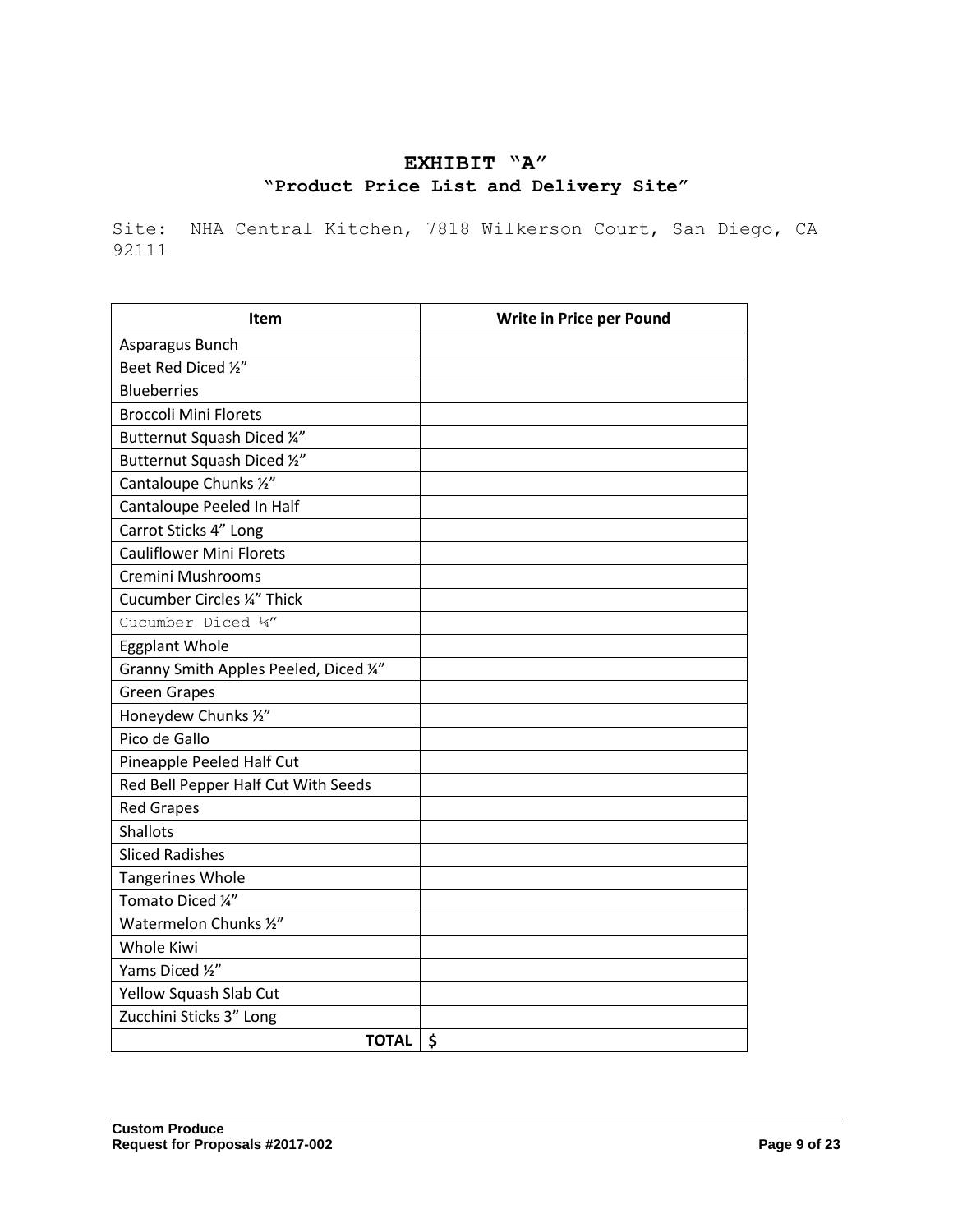

**President and CEO** Rudolph A. Johnson, III

## **EXHIBIT B**

## **SPECIMENT CONTRACT**

## **CUSTOM PRODUCE CONTRACT (Sample)**

#### **STANDARD VENDOR'S AGREEMENT Contract #\_\_\_\_\_\_\_\_\_\_\_\_\_\_\_\_\_\_**

This agreement is entered into effective [Date] ("Agreement"), by and between The Neighborhood House Association, a California non-profit, public benefit corporation with primary offices located at 5660 Copley Drive, San Diego, California 92111 ("NHA") and \_\_\_\_\_\_\_\_\_\_\_\_, a \_\_\_\_\_\_\_\_\_, with primary offices located at  $($ "Vendor"). NHA and Vendor are collectively referred hereto as (the "Parties")

#### **RECITALS**

WHEREAS, NHA is contracted through various governmental agencies, including the United States Department of Agriculture ("USDA"), Federal Department of Health & Human Services ("OHS") and the California Department of Education ("CDE") to provide food, beverage and nutrition services to seniors and children residing in communities located throughout San Diego County;

WHEREAS, Vendor is engaged in the food and beverage procurement and delivery service business;

WHEREAS, NHA desires to secure the services of Vendor and Vendor desires to provide food and beverage procurement and delivery services to locations one or more locations in San Diego County;

NOW THEREFORE, in consideration of the mutual covenants and conditions herein, NHA and Vendor (collectively the "Parties") agree as follows:

#### **SECTION 1. SCOPE OF SERVICES**

**Chairperson** Judith A. Wenker

> **1.1** NHA desires to engage the services of Vendor (i) to supply and deliver the food and products listed in the document titled "Product Price List" (hereinafter, the "Products"), attached hereto as **Exhibit "A**" and incorporated herein by reference. Select Products are to be delivered by Vendor to the locations (the "Sites") also referenced in **Exhibit "A**".

> **1.2** Vendor should anticipate and be equipped (A) to accept, process and perform Product orders made by NHA, via the Internet; and (i) to perform deliveries on a daily, twice-weekly and/or weekly delivery schedule, to the extent requested by NHA's Project Manager, referenced in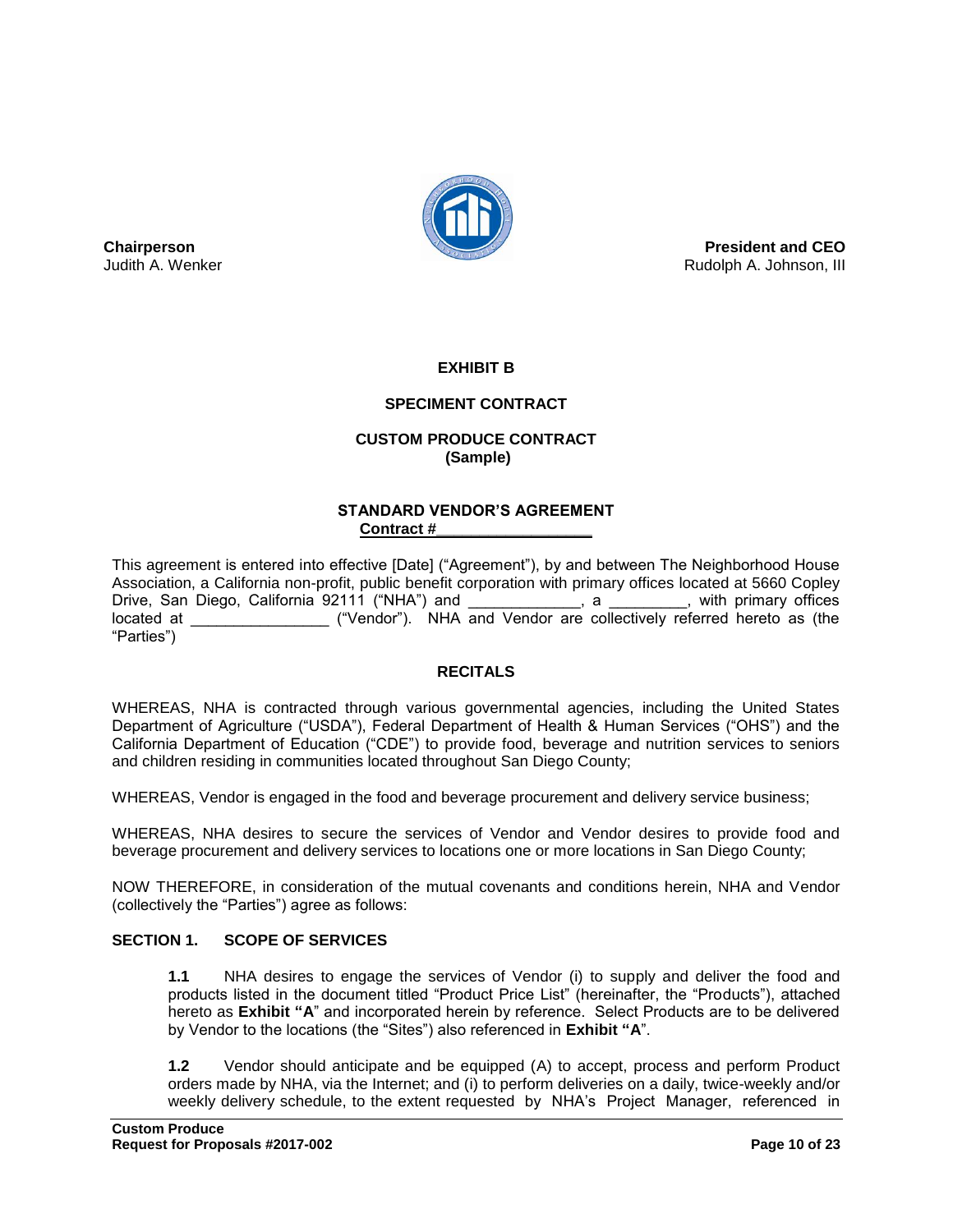Section 9.3 below. NHA demand for Products will likely fluctuate from week to week and month to month. Each Site operates during the time periods and schedule listed on **Exhibit "A".**

## **SECTION 2. FOOD QUALITY AND HEALTH STANDARDS**

**2.1** Employees' Health Statements Required. Vendor agrees that each of Vendor's employees who are engaged in preparing, handling, serving and storing the Products, shall meet California and local Health Department requirements. All employees engaged in preparing, handling and/or serving the Products shall obtain a San Diego County Food Handler's Certificate.

**2.2** Food Handling and Preparation. Vendor shall store all products in sanitary containers that are dated for effective rotation of stock on a first-in, first-out basis. Products prepared for delivery to the Sites must be cooked and/or processed in an appropriately licensed and certified food-preparation facility. Vendor shall handle and prepare all Products in compliance with public health regulations as well as other standards referenced herein as may be modified from time-totime by NHA. Vendor shall be responsible for all food storage and handling to ensure food safety and sanitation until the time of Product acceptance by NHA.

**2.3** Food Quality Standards. Vendor shall purchase and provide Products, and all other related supplies that are wholesome, of the best quality, and comply with all applicable Federal, California and local laws and regulations including, but not limited to:

- The Food and Drug Act;
- Applicable Meat Inspection Regulations;
- The Humane Slaughter of Animals Act and Humane Slaughter Regulations;
- The Official Methods of Analysis and Association of Official Analytical Chemists;
- The Federal Department of Agriculture-Products Regulations;
- The Fish Inspection Act and Regulations;
- The Meat and Canned Foods Act;
- Fresh and Processed Fruit and Vegetable Regulations;
- The U.S. Grain Act and Grain Regulations; and
- California Department of Food and Agriculture.

**2.4** Food Delivery Standards. Vendor agrees to perform the Services herein in a manner which ensures that state and local health and sanitation requirements are met at all times. Vendor agrees to comply with all state and local health regulations that apply to any food, beverage and supply products delivered to NHA, including but not limited to those Products listed in **Exhibit "A"**. All food will be properly stored, prepared, packaged and transported free of contamination and at appropriate temperatures. NHA will not be obligated to pay for any food product that is unwholesome or spoiled at time of delivery.

**2.5** Food Inspection, Acceptance & Labeling**.** Prior to delivery to each Site, Vendor shall inspect all Products for quality and compliance with the standards set forth in this Section 2. Vendor shall make certain all Products clearly display (i) "Expiration Date" labeling; and (ii) any available Child Nutrition labeling. The Site may reject delivery of any Product that reflects an expired product label date.

**2.6** Product Recall and Notification Procedures. Vendor agrees to adhere to the Product recall procedures referenced in **Appendix "I"**, attached hereto and made a part hereof.

**SECTION 3. TERM.** The Initial Term of this Agreement will commence on [End Date] and shall continue, until it automatically expires on [End Date]; unless terminated earlier as provided herein. Prior to expiration of the initial Term, this Agreement may be extended, by mutual written agreement, for four (4) additional Extension Terms of one (1) year each. NHA shall furnish Vendor written notice of its intent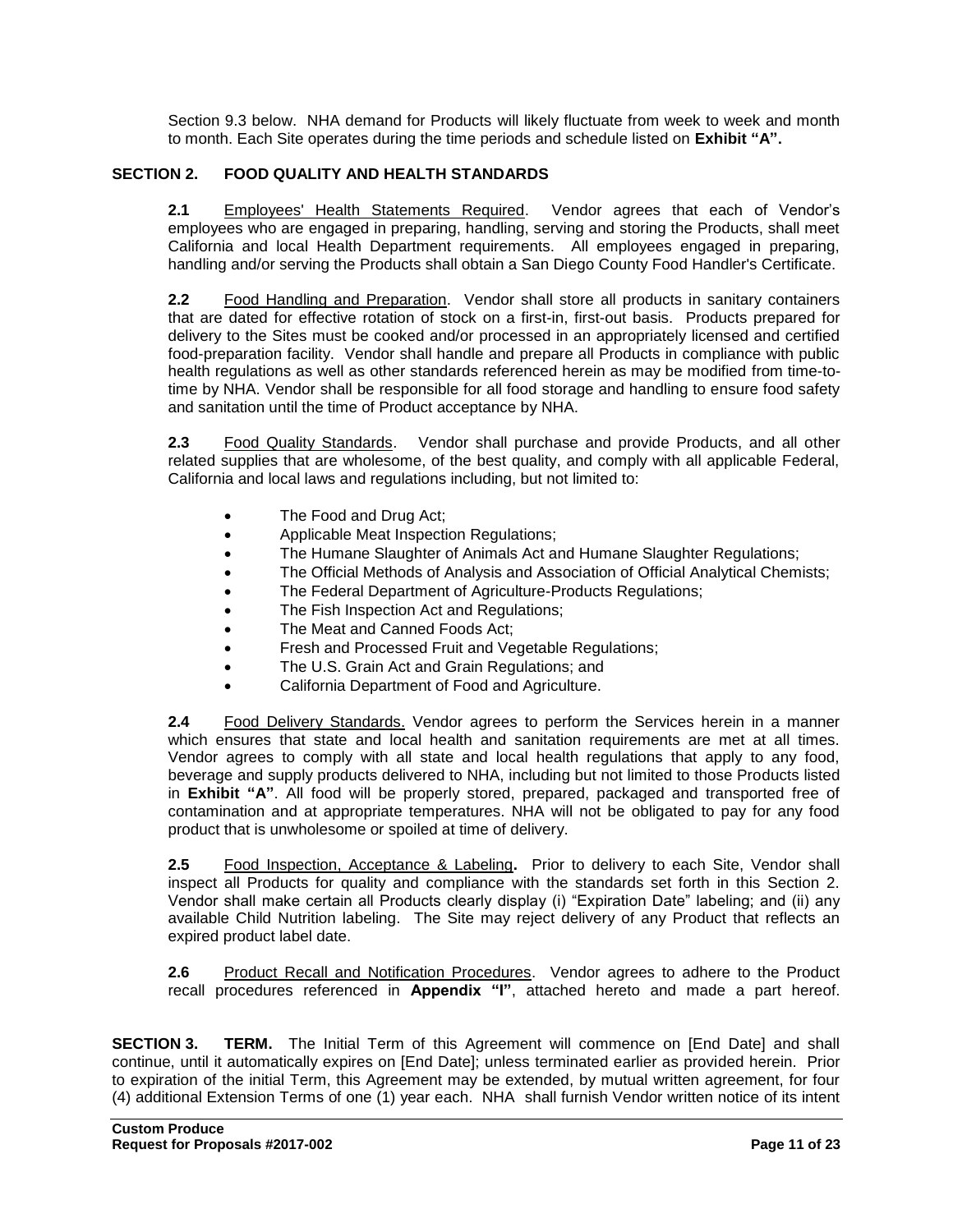to extend the Agreement, not less than sixty (60) days prior to expiration.

#### **SECTION 4. PRICES, COMPENSATION AND PAYMENT**

**4.1** Prices.The prices charged by Vendor for the Products and Services shall be as listed on **Exhibit "A".** Such prices shall remain fixed for a period of six months from the effective date of this Agreement. On each anniversary of the effective date, the parties agree that the Price List may be revisited and revised, upon mutual agreement. In the event Vendor proposes to increase the price of any Product, Vendor shall submit, to NHA's Project Manager, a written request and justification for such increase. NHA in its sole discretion shall have the right to approve or reject any proposed price or increase. Any agreed upon price change shall remain fixed until the next anniversary of the effective date of this Agreement. In the event the parties desire to add additional products to this Agreement, the parties shall meet in good faith to agree on the price for such new product. Once a price is reached for any new product, as documented by the invoice, the price shall remain fixed for one (1) year, and be subject to all the terms and conditions of this Agreement.

**4.2** Method of Payment. The payment schedule is based on the actual quantity of Product delivered and accepted by each Site in accordance with the timetable referenced in Section 1.2 above. Vendor shall submit invoices on a weekly basis referencing Contract No. \_\_, and separately identifying the quantity of Product delivered and accepted at each Site. NHA will remit payment to the Vendor within 30 days of receipt of the approved invoice. Vendor shall submit duplicate invoices to:

#### **The Neighborhood House Association Attn: Purchasing Department 5660 Copley Drive, San Diego, CA 92111**

**4.3** Billing Records. Vendor shall maintain full and complete records of the Products delivered to NHA. Such records shall be retained for not less than three (3) years following expiration or termination of this Agreement. Such records shall be provided to NHA within five (5) business days following a written request.

#### **SECTION 5. PERFORMANCE STANDARDS**

**5.1** Assurances. The additional Assurances governing agreements between NHA and Vendor are listed on **Appendix "II"**, attached hereto and made a part hereof, ("Assurances). The Parties agree to abide by all of the applicable terms and conditions set forth in the Assurances.

**5.2** Employee Identification. Vendor shall issue identification badges and/or uniforms that shall be worn by Vendor's employees when present in or around the Sites. Vendor's employees shall maintain identification that, at a minimum, displays the employee's picture, name and Vendor's name.

**5.3** Equal Employment Opportunity. Vendor shall not discriminate against any employee or applicant for employment on any basis prohibited by law. Vendor shall provide equal opportunity in all employment practices. Vendor shall comply with all state and federal Wage and Hour laws and all California and Federal laws and regulations governing employment and conditions of employment. Vendor shall comply with the California Workers' Compensation Act as applicable to its employees.

**5.4** Drug Free Workplace Policy. Vendor shall advise all of its employees of NHA's DRUG FREE WORKPLACE POLICY that states:

"The unlawful manufacture, distribution, dispensing, possession, or use of a controlled substance is prohibited at the Neighborhood House Association,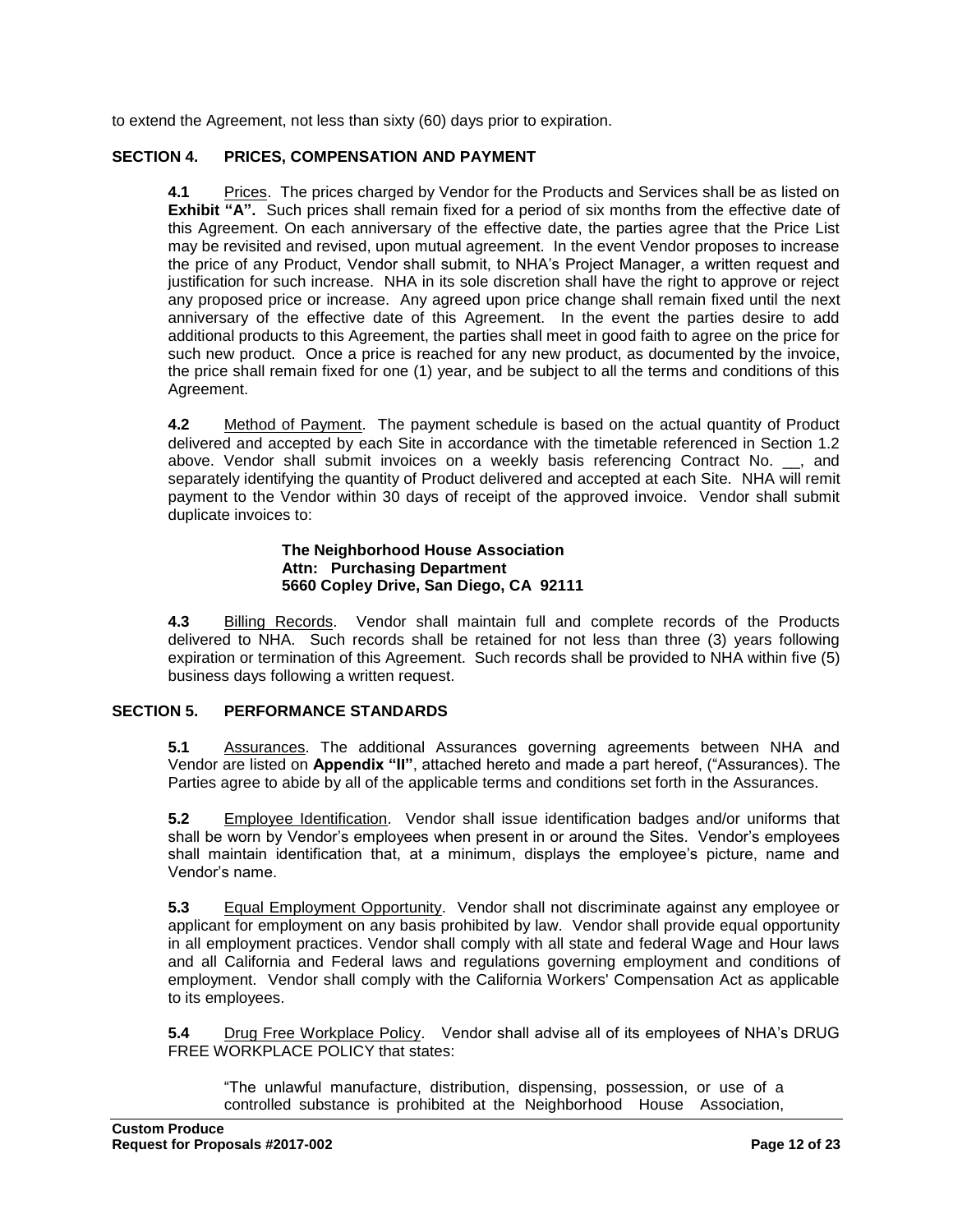including its Head Start Centers and other worksites."

Vendor's employees must agree to the terms of this policy as a condition of employment and be advised that violations of this policy shall result in appropriate disciplinary action, up to and including termination, and that an employee convicted of a violation of a criminal drug statute, occurring in the workplace, is required to notify his/her supervisor of the conviction, in writing, no later than five (5) calendar days after such conviction.

**5.5** Compliance with Law; Licenses and Permits. Vendor shall possess and maintain throughout the term of this Agreement, an "A" rating issued by the San Diego County Department of Public Health, for all locations it operates in San Diego County and present proof of the same upon NHA's. Contractor shall strictly comply with all state, federal and local laws, ordinances and regulations applicable to and governing its operations and the Vending Services, and shall procure all necessary licenses and permits. Vendor shall, within twenty-four (24) hours of discovery, notify NHA of any known violation of law or revocation, suspension, termination or other change to any required license or permit. Vendor shall promptly take all steps required to correct the violation of law or reinstate or obtain the license or permit. Should Vendor take any action deemed unlawful or unsafe by law, rule or regulation, such action shall constitute a material breach of this Agreement.

**5.6** Debarment and Suspension Status. Vendor assures and certifies to NHA that it and any subcontractor hired by Vendor to perform on its behalf hereunder, is not currently suspended, debarred, or otherwise prohibited (i) by the Federal Government from bidding on, accepting or being awarded federally funded contracts, either as a contractor or subcontractor; or (ii) by the State of California from bidding on, accepting or being awarded public works contracts, either as a contractor or subcontractor. Vendor agrees to inform NHA within forty-eight (48) hours of any change in its debarment status.

6.0 **INDEMNIFICATION**. Vendor shall indemnify, hold harmless and defend NHA and its officers, directors, agents and employees from and against any and all liabilities, obligations, damages, costs, losses, and expenses (including reasonable attorneys' fees), in litigation commenced by or against Vendor and all claims, demands, actions or judgments of every nature whatsoever in favor of any person on account of personal injury or death, or damages to or loss of property or profits resulting in whole or in part from any act, omission, negligence, fault or violation of law or ordinance, associated with Vendor's performance of this Agreement, and any transactions arising out of or related to this Agreement. Such indemnification by Vendor shall apply unless such damage or injury results from the sole negligence, gross negligence or willful misconduct of NHA its officers, directors, agents or employees.

7.0 **INSURANCE**. Vendor shall, at its sole cost and expense, procure and maintain, throughout the term of this Agreement, the insurance set forth herein. All insurance policies shall be issued by an insurance company authorized by law to conduct business in the State of California, subject to NHA's approval. Vendor shall provide NHA original insurance certificates evidencing the required coverage.

**7.1** Commercial General Liability Policy with coverages as broad and as encompassing as the Commercial General Liability in the occurrence form, and providing coverage against claims for bodily injury or death and property damage occurring in or upon any Site, and arising out of Vendor's and its employees', subcontractors', agents' and authorized representatives' performance of this Agreement. Such insurance shall be primary and non-contributory with any other coverage, including NHA's, and shall afford immediate defense and indemnification of NHA to the limit of not less than TWO MILLION DOLLARS (\$2,000,000.00). Such insurance shall waive any right of subrogation against NHA;

7.2 Employer's Liability insurance with the following limits:

- Bodily Injury by Accident \$1,000,000.00 each accident
- Bodily Injury by Disease \$1,000,000.00 policy limit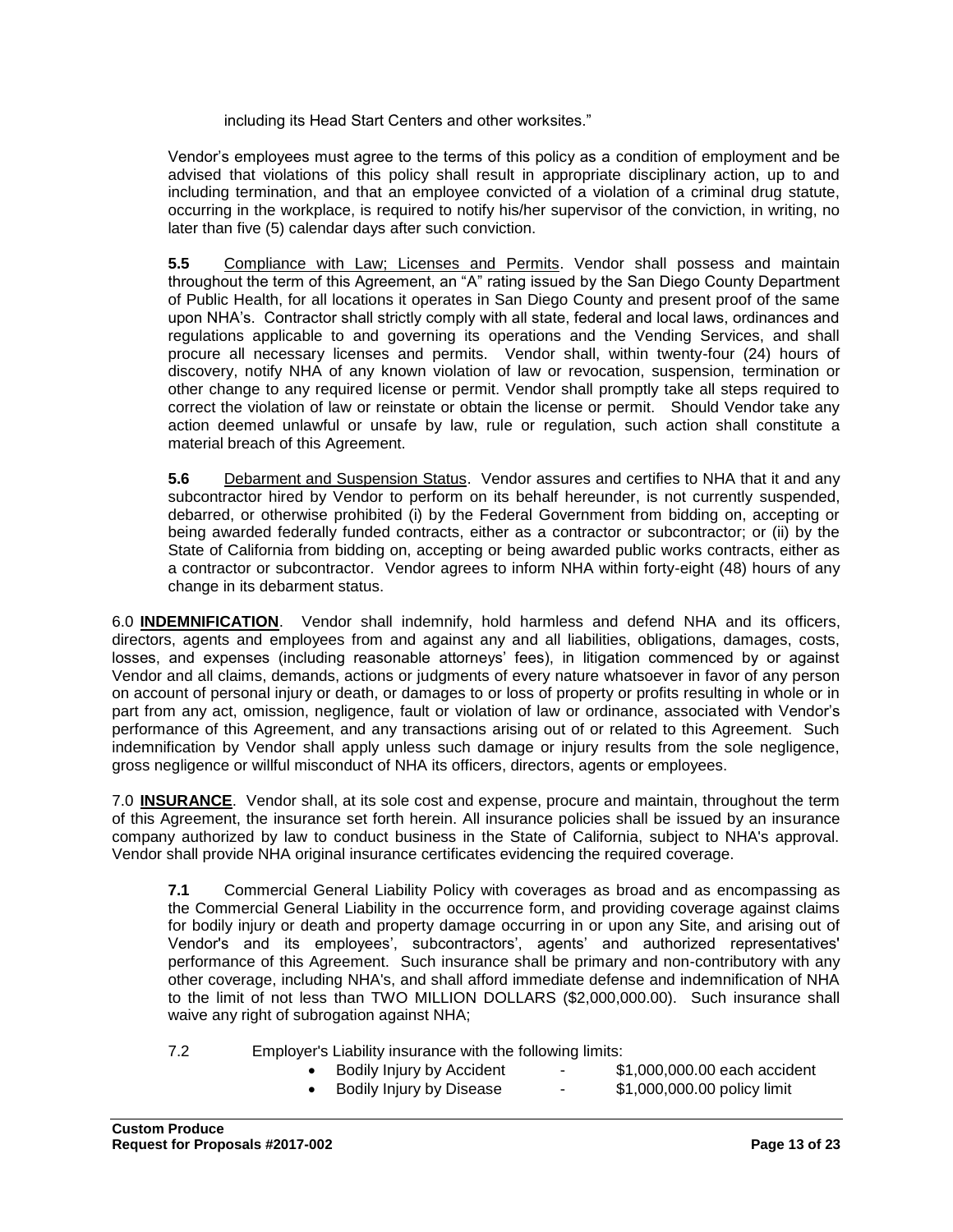• Bodily Injury by Disease - \$1,000.000.00 each employee

**7.3** Commercial Automobile Liability, or Business Auto coverage with limits not less than ONE MILLION DOLLARS (\$1,000,000.00) for each occurrence, combines single limit for bodily injury or death and property damage, covering owned, non-owned and hired automobiles, including loading and unloading operations;

7.4 Workers' Compensation insurance as required by the laws of the State of California.

**7.5** The Commercial General Liability and Commercial Automobile Liability insurance policies must include an additional insured endorsement consistent with the requirements referenced below. The policies shall provide for notice of cancellation to NHA, as the certificate holder. Vendor and NHA agree that the specified coverage or limits of insurance in no way limits the liability of Vendor. Vendor shall maintain the required insurance coverage and endorsements throughout the term of this Agreement.

The CGL and Commercial Automobile Liability insurance policies described above must include the following additional insured endorsement language:

*"The Neighborhood House Association, and its members, officers, directors, agents and employees are named as additional insured and are provided the same coverage as the named insured, including the cost of defense against claims for bodily injury or death and property damage occurring in or upon or resulting from the insured's use or occupancy of the Sites, or arising out of the insured's or its members', officers', directors', employees', agents', or subcontractors' performance or non-performance of this Agreement between the insured and Neighborhood House Association, unless such claim is determined by a court of competent jurisdiction to have arisen from the sole or gross negligence or the willful misconduct of an additional insured. The named insured's coverage is primary and shall not require contribution from the additional insured's insurance coverage."*

**8.0 TERMINATION.** This Agreement shall automatically expire on [End Date], unless extended or terminated earlier as provided herein.

**8.1** Material Breach and Cure. Vendor's failure to comply with the obligations set forth Sections 2, 5, 6, 7 and 9.1 of this Agreement shall be a material breach. Should Vendor, during the term of this Agreement, make any assignment for the benefit of its creditors, or voluntarily or involuntarily be declared bankrupt, or file for protection under any chapter of the Bankruptcy Act, or if a receiver or liquidator shall be appointed to administer the Vendor's affairs, such action by Vendor shall be a material breach of this Agreement. In the event Vendor commits a material breach of this Agreement, as set forth above, NHA shall give Vendor ten (10) business days within which to cure the breach. If Vendor fails to cure such material breach within the cure period, NHA may immediately and without further notice, terminate this Agreement and any obligations of NHA to perform hereunder. Such termination shall be deemed to be for cause.

**8.2** Termination for Convenience of Parties. After completion of the Initial Term, either party may terminate this Agreement by giving at least thirty (30) days written notice to the other party.

#### **SECTION 9. GENERAL PROVISIONS**

**9.1** Independent Contractor Status; No Agency Relationship. NHA and Vendor are and shall remain independent entities. Neither Vendor nor its agents or employees shall act as officers, agents, or employees of NHA. Vendor has no authority to assume or create any commitment or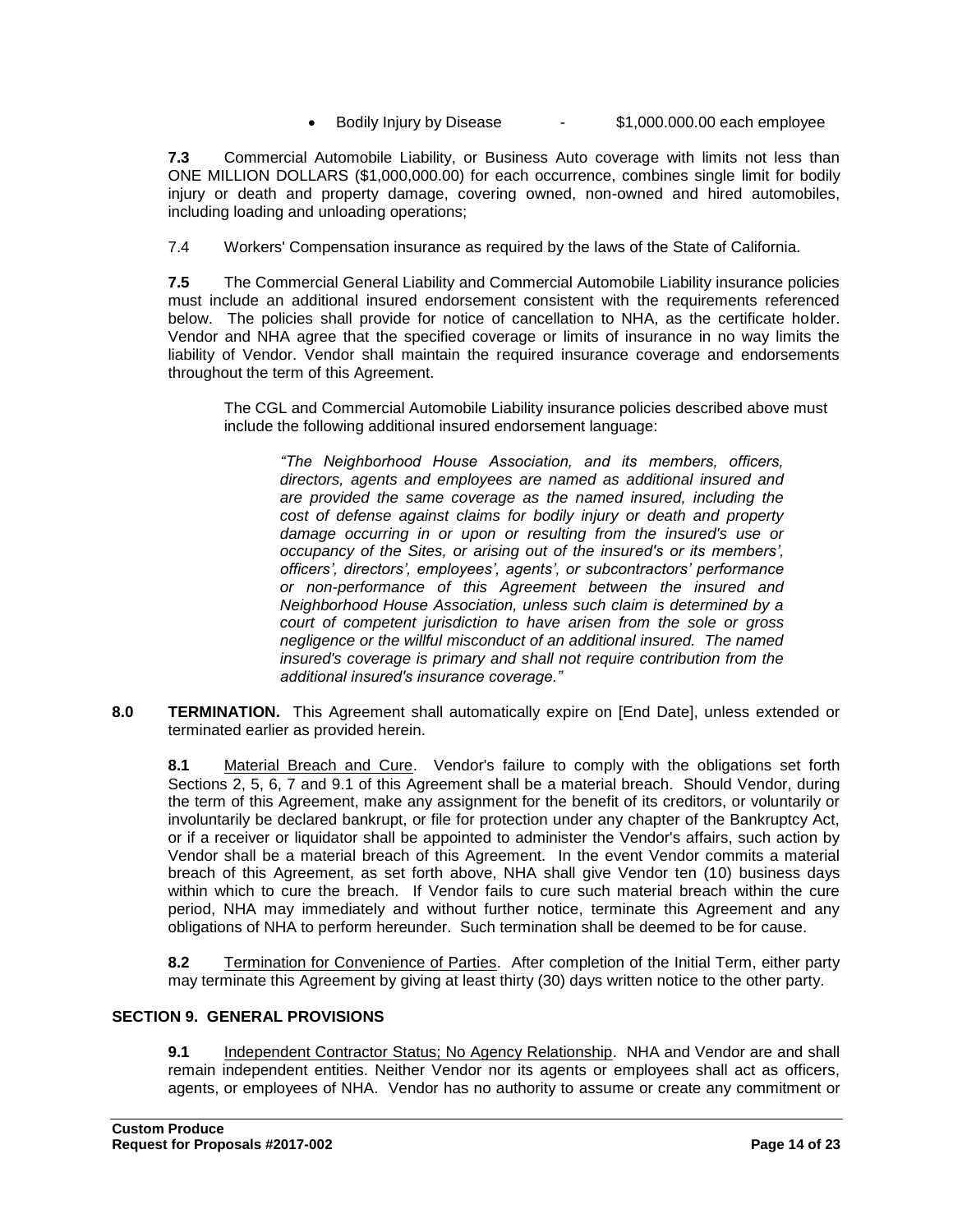obligation on behalf of NHA or, to bind NHA in any manner. The Parties intend that Vendor, in performing the services specified in this Agreement, shall act as an independent contractor and shall have control of its work and the manner in which it is performed.

**9.2** Force Majeure. The obligation of any party to perform any acts herein shall be suspended during the period such performance is prevented by acts of God; war; riot; invasion; fire; accident; strike or walkout; government interference, regulation, appropriation, or rationing; or by inability to secure goods because of the foregoing conditions. The obligation to perform shall resume immediately upon cessation of the force majeure condition(s).

**9.3** Project Managers. The Parties' respective designated representatives shall be the dayto-day contact persons during the performance of services provided under this Agreement. Vendor's Project Manager shall be [\_\_\_\_\_\_\_\_\_\_]. NHA's Project Manager shall be its **Senior Director of Nutrition Services**. During the term of this Agreement, Vendor agrees to consult with NHA's Project Manager (a) regarding the format of any periodic report(s) or other deliverables; and (b) the adequacy of the Services provided by Vendor. All submittals required of Vendor shall be delivered to NHA's Project Manager; however, NHA's Project Manager may not (x) award, renew or terminate this Agreement; (y) agree to, or sign any modifications to the Agreement; or (z) obligate NHA for payment outside the scope of the Agreement.

**9.4** Notices. Any notice required by this Agreement shall be deemed to have been sufficiently communicated when (1) personally delivered or (2) on the second (2nd) business day after mailing by overnight delivery, postage prepaid:

#### **to NHA addressed**: **with copy to**:

The Neighborhood House Association Legal Department Attn: Sr. Director, Nutrition Services The Neighborhood House Association 5660 Copley Drive 5660 Copley Drive San Diego, California 92111 San Diego, California 92111

#### **or to Vendor addressed**: \_\_\_\_\_\_\_\_\_\_\_\_\_\_\_\_\_\_\_\_

\_\_\_\_\_\_\_\_\_\_\_\_\_\_\_\_\_\_\_\_ \_\_\_\_\_\_\_\_\_\_\_\_\_\_\_\_\_\_\_\_ \_\_\_\_\_\_\_\_\_\_\_\_\_\_\_\_\_\_\_\_

**9.5** Confidential Information. All information furnished or disclosed to Vendor by NHA in connection with this Agreement which is identified as confidential is received in confidence, shall remain the property of NHA and shall not be disclosed to any third-party without NHA's prior written consent. Vendor shall not use any such information for any purpose other than to perform this Agreement.

**9.6** Subordination. This Agreement and the obligations of NHA herein shall be subordinate to any ground and premises leases, and to obligations (including deeds of trusts, mortgages, bonds, and all instruments supplemental thereto), and all renewals, modifications, consolidations, replacements and extensions thereof, created or given by NHA with respect to the Sites. Vendor hereby covenants and agrees that it will at any time required by NHA, during the term hereof and any extension or renewal, give and execute all further assurances as may be reasonably required to evidence and effectuate this subordination provision, to the holder or holders of any such leases or obligations.

**9.7** Assignment and Subcontracting**.** Vendor shall not assign or transfer any interest in this Agreement, whether by assignment or novation, without the prior written consent of NHA; and any purported assignment by Vendor, without prior written consent, shall be null and void and constitute a material breach.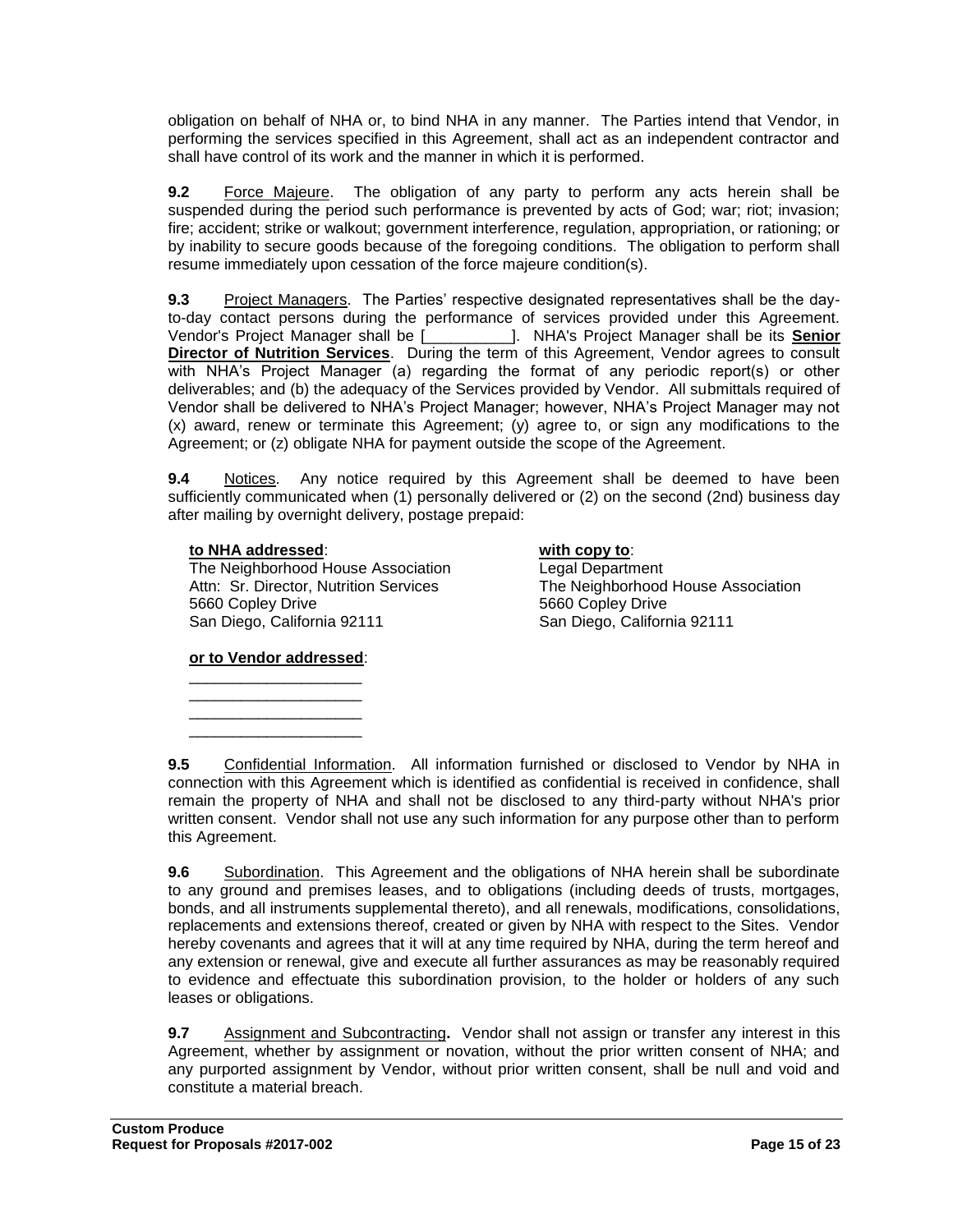**9.8** Modifications and Amendments**.** No amendment or modification of this Agreement shall be valid or binding unless made in writing and signed on behalf of each party by a duly authorized representative.

**9.9** Headings. All section and paragraph headings are for reference and convenience only and do not alter, amend, explain, interpret or otherwise affect the terms and conditions of this Agreement.

**9.10** Applicable Law**.** This Agreement is made and entered into in the State of California and its interpretation and enforcement and the construction of its terms shall be governed by California law.

**9.11** Attorneys' Fees**.** If legal action, including arbitration or action for declaratory relief, is brought by either party to interpret or enforce any provisions of this Agreement, the prevailing party shall be entitled to an award of reasonable attorneys' fees and other costs incurred, the award of which may be determined in the same action or a separate action brought for that purpose.

**9.12** Entire Agreement. This Agreement represents the sole and entire agreement between NHA and Vendor, and supersedes all prior negotiations, representations, agreements, arrangements or understandings, either oral or written, between or among the parties hereto, relating to the subject matter of this Agreement.

**9.13** Partial Invalidity**.** If any term or provision of this Agreement is held by a court of competent jurisdiction to be invalid, void or unenforceable, the remainder of the provisions of this Agreement shall remain in full force and effect and shall in no way be affected, impaired or invalidated.

**9.14** Non-Exclusivity. Vendor acknowledges and agrees that this Agreement does not grant Vendor the exclusive right or privilege to provide NHA with any or all of the Products and Services that are the subject of this Agreement. NHA expressly reserves the right to contract with other parties to obtain similar or identical products.

**9.15** No Waiver of Breach or Default. NHA's failure to strictly and/or promptly enforce any of its rights, including but not limited to declaring a default, requiring cure of default, and/or terminating this Agreement, shall not operate as a waiver of the default or breach of NHA's rights, or to defeat or affect in any way the rights of either party, with respect to any such continuing or subsequent default or breach. No waiver shall be inferred from or implied by anything done or omitted by either party, except an express written waiver. All rights and remedies of either party with respect to default and breach shall be cumulative and not alternative. Each party expressly reserves the right to enforce any and all rights it has herein at any such time as the party, in its sole discretion, deems appropriate.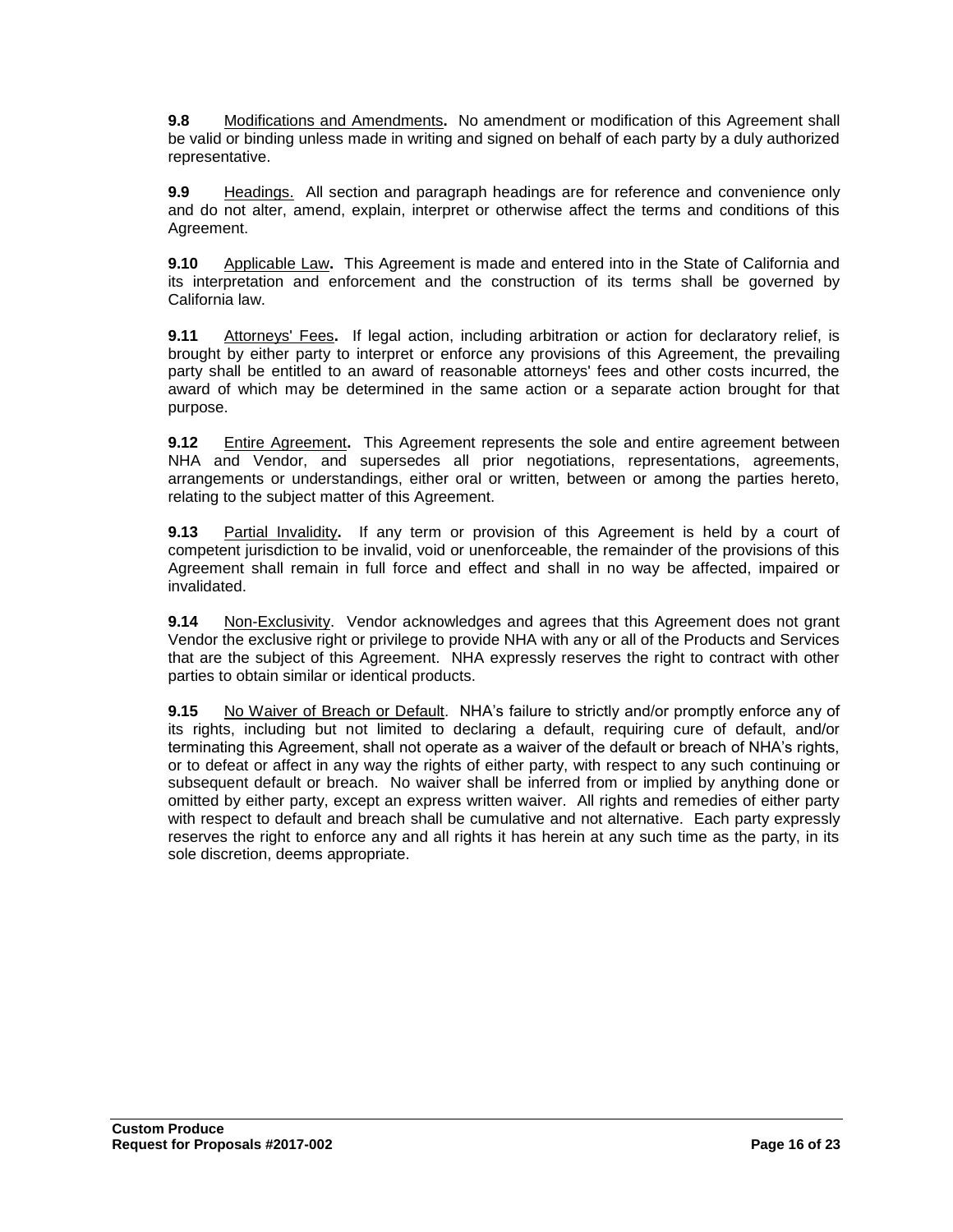**IN WITNESS WHEREOF**, the parties hereto have caused this Agreement, including Appendixes I, and II to be signed in their names and on their behalf by the duly authorized representatives.

#### **[CONTRACTOR] The Neighborhood House Association**

By \_\_\_\_\_\_\_\_\_\_\_\_\_\_\_\_\_\_\_\_\_\_\_\_\_\_\_\_\_\_

Its:

By \_\_\_\_\_\_\_\_\_\_\_\_\_\_\_\_\_\_\_\_\_\_\_\_\_\_\_\_\_\_ Rudolph A. Johnson, III Its: President and Chief Executive Officer

Approved as to form and legality:

\_\_\_\_\_\_\_\_\_\_\_\_\_\_\_\_\_\_\_\_\_\_\_\_\_\_\_\_\_

Dwight D. Smith Executive Vice President, General Counsel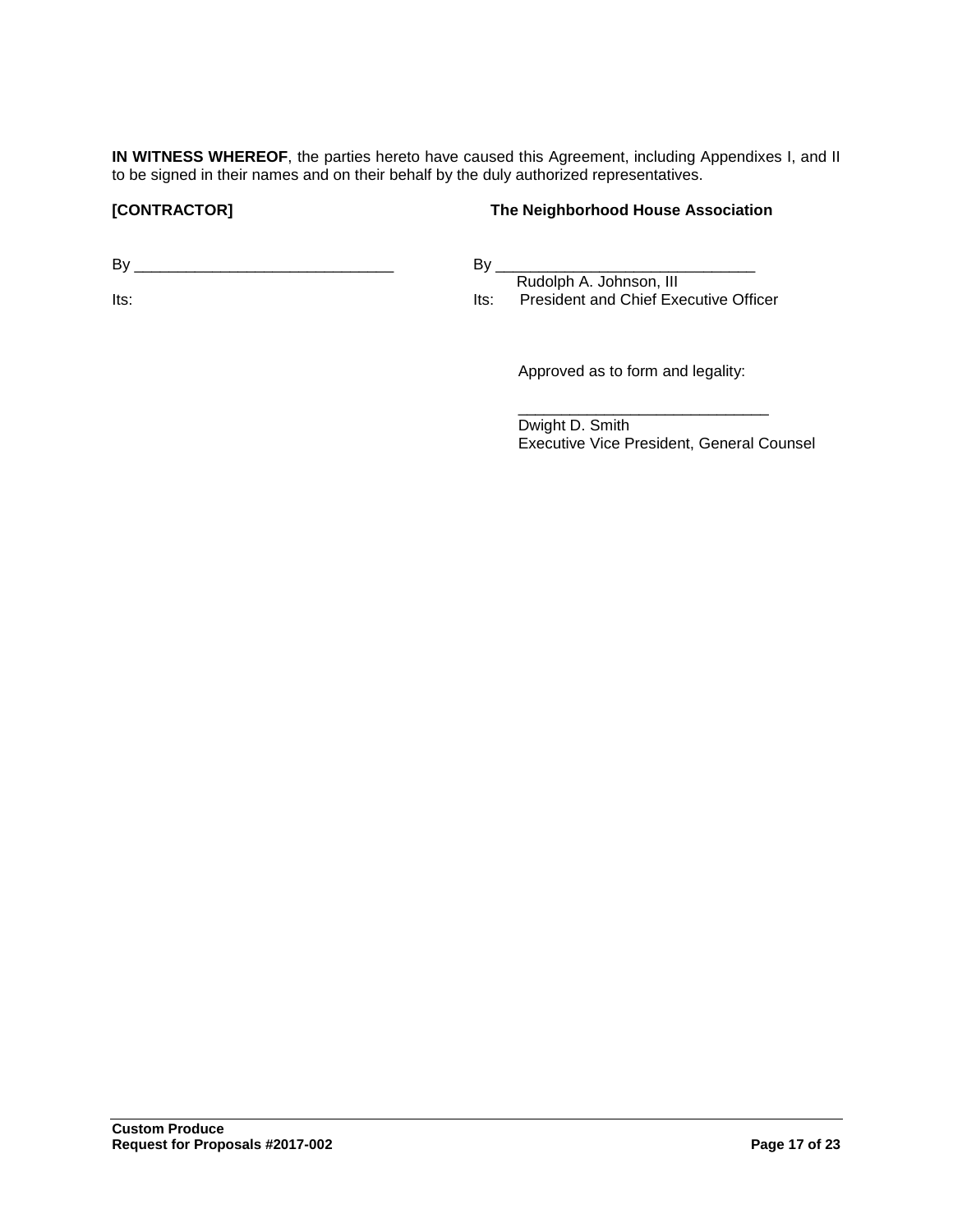## **APPENDIX "I"**

PRODUCT RECALL AND NOTIFICATION PROCEDURES

[TO BE PROVIDED BY CONTRACTOR]

 $\mathbf{I}$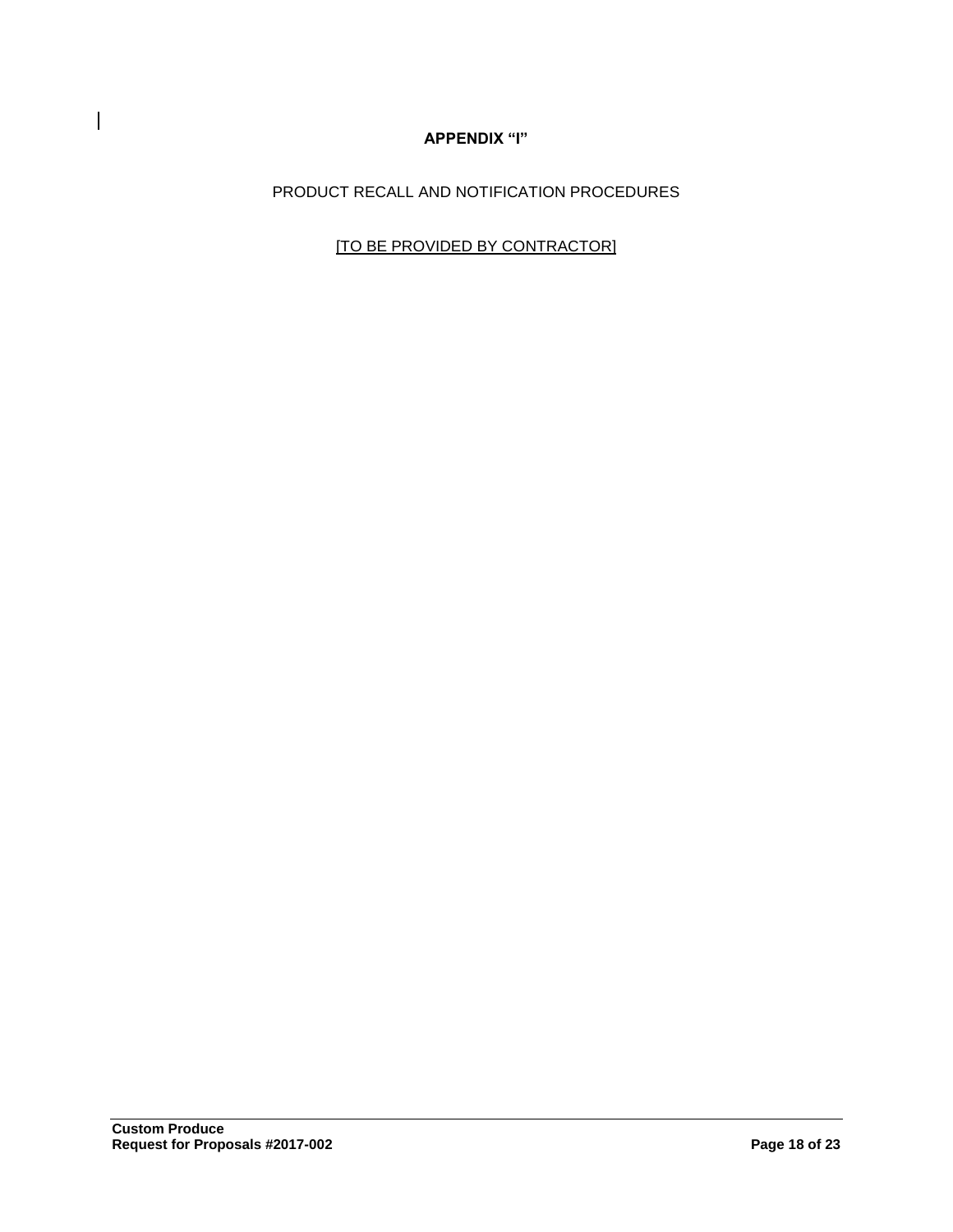#### **APPENDIX "II" ADDITIONAL ASSURANCES**

Vendor hereby assures and certifies that it will comply with the regulations, policies, guidelines and requirements, including 2 CFR 200 and E.O. 12372 as they relate to the application, acceptance and use of federal funds for this federally assisted project. To the extent applicable, Vendor assures and certifies to NHA that:

- 1. It possesses legal authority to enter into this Agreement; that a resolution, motion, or similar action has been duly adopted or passes as an official act of the applicant's governing body, authorizing the execution of the Agreement, including all understandings and assurances contained therein, and directing and authorizing the person identified as the official representative of the Vendor to act in connection with the Agreement and to provide such additional information as may be required.
- 2. It, and any subcontractor hired to perform hereunder, will comply with E.O. 11246, "Equal Employment Opportunity," as amended by E.O. 11375, "Amending Executive Order 11246 relating to Equal Employment Opportunity," and as supplemented by regulations at 41 CFR Part 60, "Office of Federal Contract Compliance Programs, Equal Employment Opportunity, and Department of Labor."
- 3. It, and any subcontractor hired to perform hereunder, will comply with the provisions of the Hatch Act (5 U.S.C. §§ 1501 -1508, and 7324 - 7328), which limits the political activity of the employee.
- 4. It, and any subcontractor hired to perform hereunder, will establish safeguards to prohibit employees from using their positions for a purpose that is or gives the appearance of being motivated by a desire for private gain for themselves or others, particularly those with whom they have family, business, or other ties.
- 5. It, and any subcontractor hired to perform hereunder, will comply with the Copeland "Anti-Kickback" Act (18 U.S.C. § 874), as supplemented by the Department of Labor Regulations (29 C.F.R. Part 3, "Contractors and subcontractors on public building or public work financed in whole or in part by loans or grants from the United States").
- 6. It, and any subcontractor hired to perform hereunder, will fully comply with all Federal statutes relating to the prohibition against forced child labor and severe forms of trafficking in persons. These include but are not limited to the Trafficking Victims Protection Act of 2000 (22 U.S.C. § 7104, et seq.) which authorizes the termination of grants, contracts and/or cooperative agreements, without penalty to the Federal awarding agency/department, if Vendor or any of its subcontractors (i) engages in severe forms of trafficking in persons; (ii) has procured a commercial sex act during the effective period of the contract; and/or (iii) uses forced labor in its performance of this Agreement.
- 7. It, and any subcontractor hired to perform hereunder, will fully comply with all Federal statutes relating to non-discrimination. These include but are not limited to: (a) Title VI of the Civil Rights Act of 1964 (42 U.S.C. § 2000d et seq.) which prohibits discrimination on the bases of race, color or national origin; Title VII of the Civil Rights Act of 1964, as amended, the California Fair Employment Practices Act; and any other Federal and State law and regulations hereinafter enacted which may apply to the application.
- 8. Regarding all negotiated contracts excluding those for less than \$2,500, NHA, the Federal Awarding Agency, the Comptroller General of the United States, or any of their duly authorized representatives, shall have access to any books, documents, papers and records of the contractor which are directly pertinent to a specific program for the purpose of making audits, examinations, excerpts and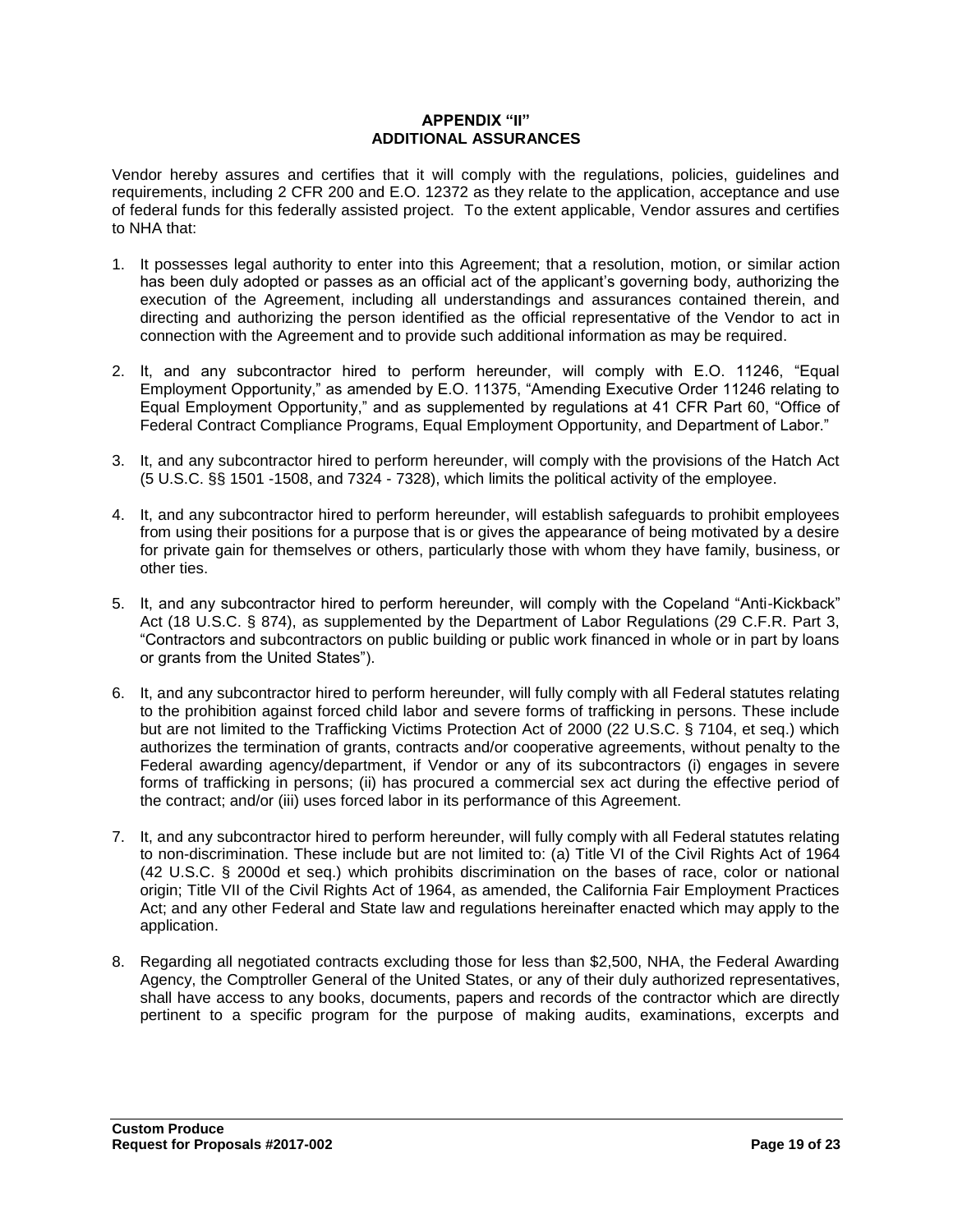Appendix II Additional Assurances

Transcriptions.

- 9. Regarding all negotiated contracts in excess of \$100,000, Vendor agrees to comply with all applicable standards, orders or regulations issued pursuant to the Clean Air Act (42 U.S.C. 7401 et seq.) and the Federal Water Pollution Control Act as amended (33 U.S.C. 1251 et seq.). Violations will be reported to the Federal awarding agency and the Regional Office of the Environmental Protection Act (EPA).
- 10. It, and any subcontractor hired to perform hereunder, will comply with all applicable requirements of all other Federal laws, executive orders, regulations and policies governing this program.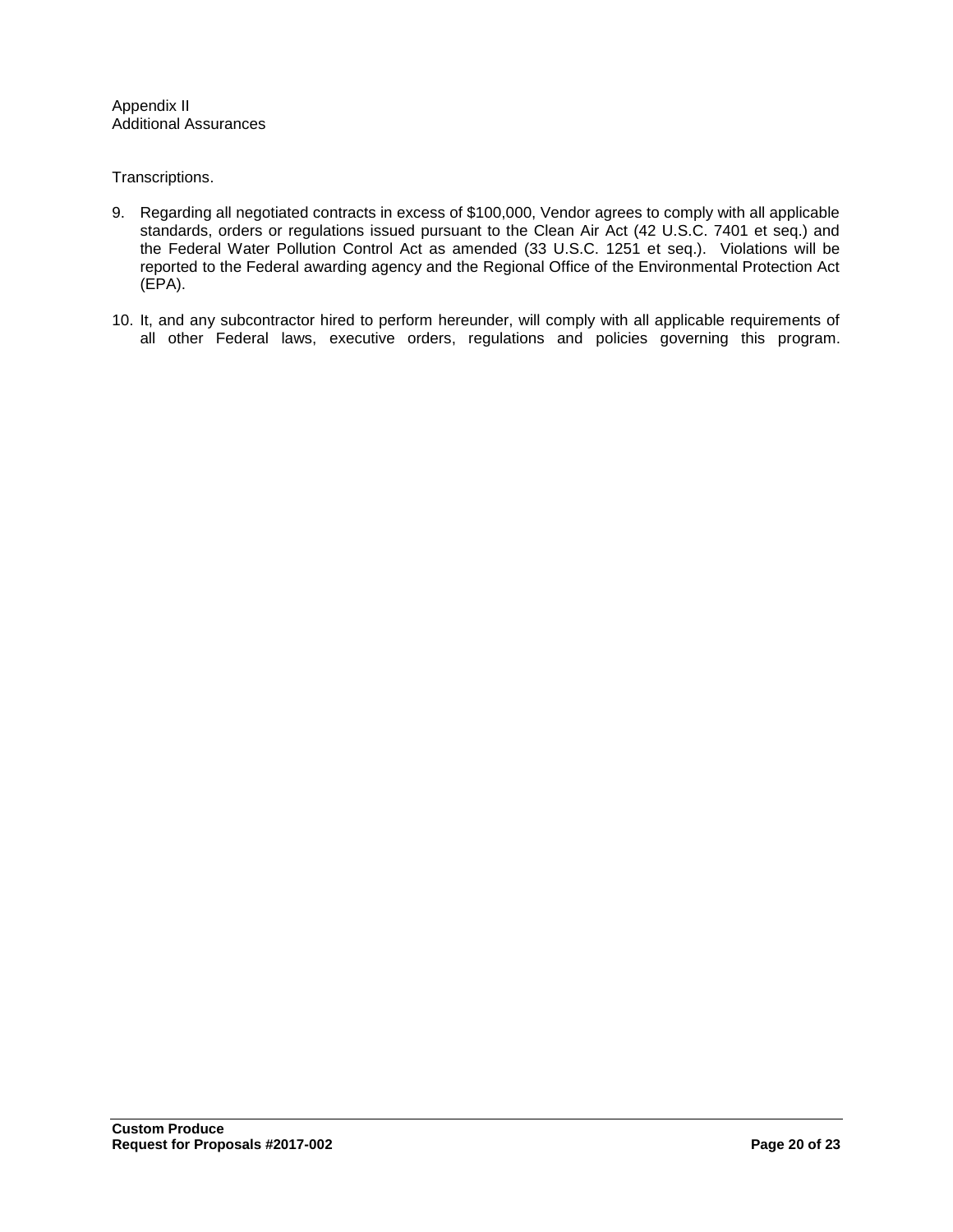## **EXHIBIT C**

## **REQUEST RESPONSE SUBMITTAL FORM**

| <b>NHA Request #</b>                                                                                                                                                                     |                                                                                                                    |
|------------------------------------------------------------------------------------------------------------------------------------------------------------------------------------------|--------------------------------------------------------------------------------------------------------------------|
| The undersigned hereby proposes to furnish all services necessary to completely fulfill the Scope of<br>Services, without restriction. The total amount in <b>Exhibit A</b>              | of the RFP equals                                                                                                  |
| Respondent Name (Please Print) ___________________________Business Address:                                                                                                              |                                                                                                                    |
| [ ] Proprietorship [ ] Partnership [ ] Corporation [ ] LLC [ ] LLP FEIN #__________________________                                                                                      |                                                                                                                    |
| If Partnership, list all general partner(s)                                                                                                                                              | <u> 2000 - Jan James James James James James James James James James James James James James James James James</u> |
|                                                                                                                                                                                          |                                                                                                                    |
| Primary contact for the Request Process                                                                                                                                                  |                                                                                                                    |
|                                                                                                                                                                                          |                                                                                                                    |
| Can Respondent commence work on the start date in the Request? $Y/N$ If no, when?                                                                                                        |                                                                                                                    |
| Has the Specimen Contract attached to the Request been reviewed? Y / N                                                                                                                   |                                                                                                                    |
| Are any terms unacceptable? Y/N If yes, specify the terms _______________________                                                                                                        |                                                                                                                    |
| Would Respondent seek to negotiate any terms? $Y/N$ If yes, specify the terms                                                                                                            |                                                                                                                    |
|                                                                                                                                                                                          |                                                                                                                    |
|                                                                                                                                                                                          |                                                                                                                    |
| <b>CERTIFICATION</b>                                                                                                                                                                     |                                                                                                                    |
| I declare that the foregoing is true and correct and that I am authorized to make this representation and<br>submit the attached Response to NHA's Request #_______________ on behalf of |                                                                                                                    |
|                                                                                                                                                                                          |                                                                                                                    |
|                                                                                                                                                                                          | Signature                                                                                                          |

Type or Print Name

\_\_\_\_\_\_\_\_\_\_\_\_\_\_\_\_\_\_\_\_\_\_\_\_\_\_\_\_\_\_\_\_\_\_\_\_\_\_\_\_\_\_\_\_\_\_\_\_\_\_\_\_\_\_\_\_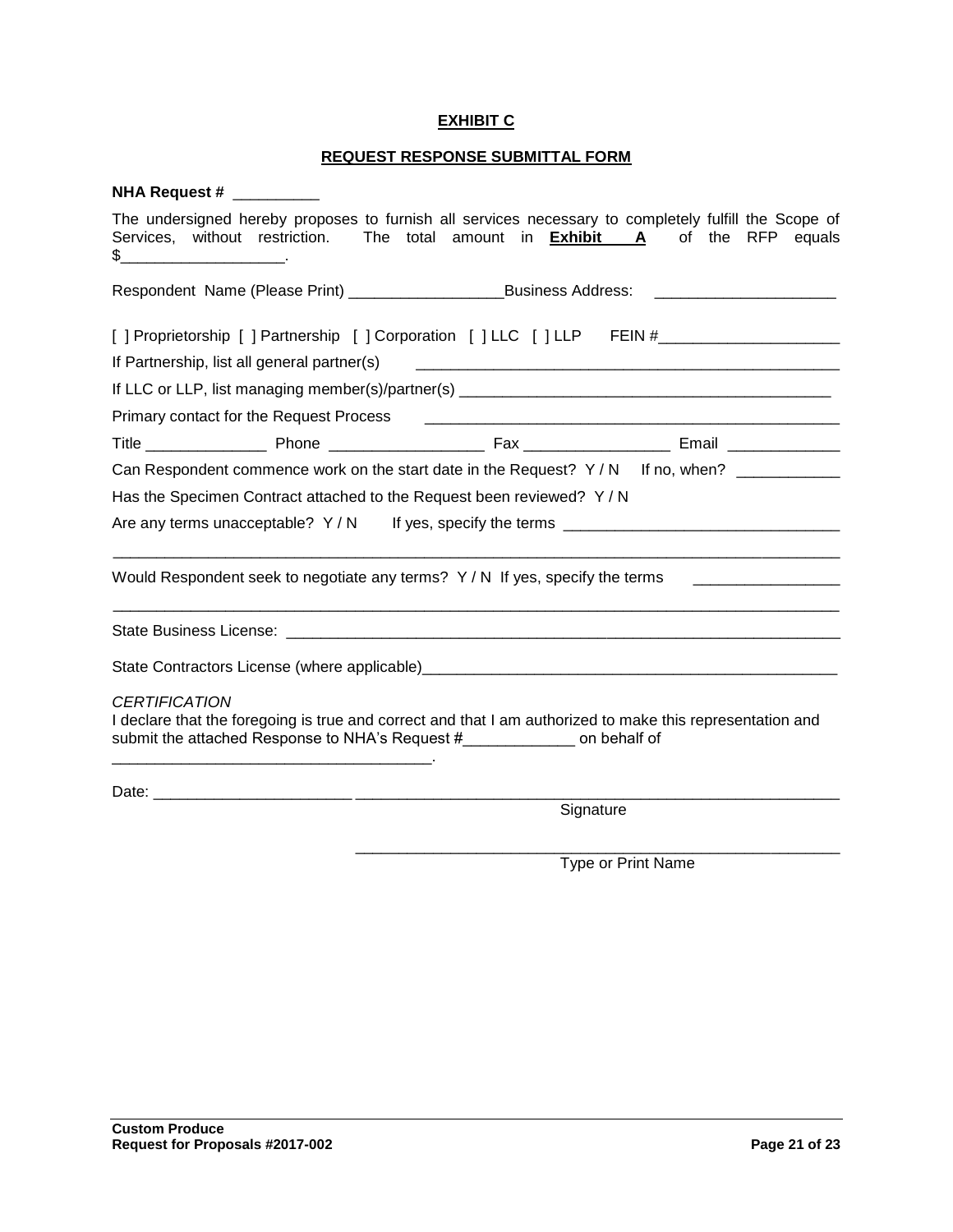## **EXHIBIT D**

| <b>Vendor References Form</b>                                                                                                                                                                                                                                                      |  |  |  |
|------------------------------------------------------------------------------------------------------------------------------------------------------------------------------------------------------------------------------------------------------------------------------------|--|--|--|
|                                                                                                                                                                                                                                                                                    |  |  |  |
| Please provide a minimum of three (3) references where work of a similar size and nature was performed<br>within the past three (3) years. The purpose for the references is to enable NHA to judge the<br>responsibility, experience, skill, and business standing of the bidder. |  |  |  |
|                                                                                                                                                                                                                                                                                    |  |  |  |
|                                                                                                                                                                                                                                                                                    |  |  |  |
|                                                                                                                                                                                                                                                                                    |  |  |  |
|                                                                                                                                                                                                                                                                                    |  |  |  |
|                                                                                                                                                                                                                                                                                    |  |  |  |
|                                                                                                                                                                                                                                                                                    |  |  |  |
|                                                                                                                                                                                                                                                                                    |  |  |  |
|                                                                                                                                                                                                                                                                                    |  |  |  |
|                                                                                                                                                                                                                                                                                    |  |  |  |
|                                                                                                                                                                                                                                                                                    |  |  |  |
|                                                                                                                                                                                                                                                                                    |  |  |  |
|                                                                                                                                                                                                                                                                                    |  |  |  |
|                                                                                                                                                                                                                                                                                    |  |  |  |
|                                                                                                                                                                                                                                                                                    |  |  |  |
|                                                                                                                                                                                                                                                                                    |  |  |  |
|                                                                                                                                                                                                                                                                                    |  |  |  |
|                                                                                                                                                                                                                                                                                    |  |  |  |